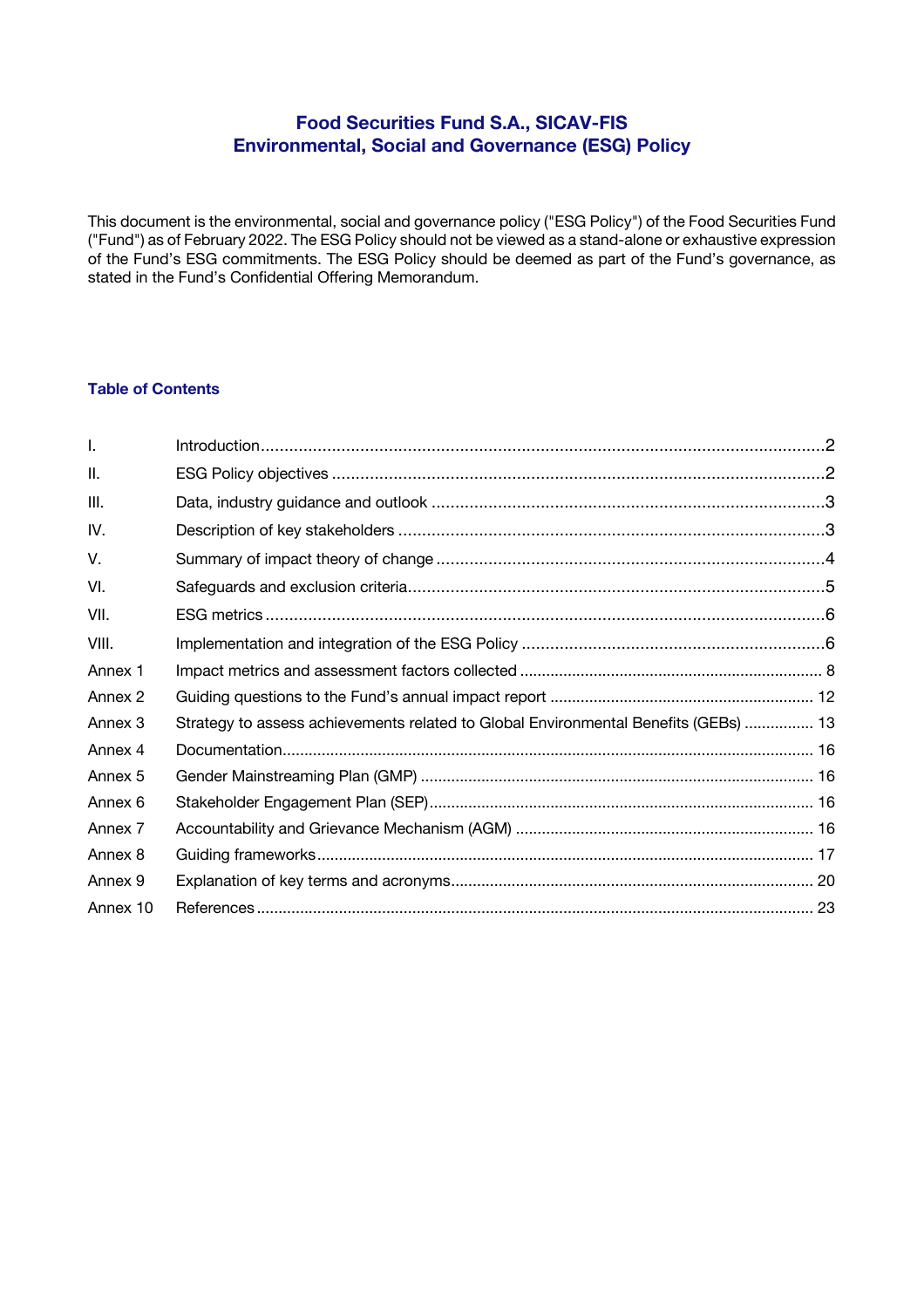## **I. Introduction**

The Fund aims at creating a positive systemic change in agricultural supply chains. Specifically, the Fund intends to contribute to biodiversity conservation, climate change mitigation and adaptation and reversing land degradation, and concurrently to contribute to improved rural livelihoods, notably for smallholder farmers and rural women. Consumer sentiment and supply chain commitments by leading agriculture companies have increased demand for responsibly produced commodities. However, production in emerging markets is impacted by environmental degradation – including climate change, which disproportionately affects smallholder farmers and the businesses that work with them. Farmers and local businesses require additional financing to increase production and to implement sustainable, climate smart practices.

The Fund addresses this financing gap by lending to aggregators, i.e. businesses that aggregate produce from farmers and smallholders. Specifically, the Fund provides working capital loans of up to 12 months that can be renewed (at the Fund's discretion) subject to the financial and non-financial (impact) performance of the Borrower. By linking credit to the implementation of responsible practices, the Fund will contribute to positive social and environmental outcomes. The premise of the Fund is that responsible emerging market companies that operate in strong value chains and demonstrate a substantive and lasting commitment to social and environmental best practices are likely to generate better risk-adjusted returns. The Fund considers good environmental, social, and governance ("ESG") practices to be material factors in assessing, monitoring and mitigating investment risk. The obligations set forth in this ESG Policy are binding on the Fund.

#### **II. ESG Policy objectives**

This ESG Policy provides a framework for how the Fund will use ESG criteria to screen for, execute and monitor investments to manage risks and generate positive systemic change in agriculture. It details which ESG criteria are taken into consideration and how these are relevant for the Fund's stakeholders.

Annex 1 summarises the quantitative impact metrics and qualitative assessment factors that the Fund will consider through its investments. Annex 2 summarises the questions that will be evaluated and reported to the Fund's investors on an annual basis to assess progress on the Fund's strategy and objectives.

This Policy intends to align the Fund with that of key investors and partners. In this regard, this ESG Policy also describes how the Fund intends to identify and manage environmental and social risks and potential impacts, including the tracking and reporting of social and environmental impacts such as global environmental benefits, notably:

- area of degraded agricultural land restored;
- area of landscapes under sustainable land management in production systems;
- carbon sequestered, or greenhouse gas emissions avoided in the Agriculture, Forestry and Other Land Use (AFOLU) sector; and
- **■** number of beneficiaries disaggregated by gender.

In the conduct of its business operations and activities, the Fund shall give preference to activities that the Fund reasonably believes are intended to achieve the following objectives (or substantially similar objectives) over activities that are not intended to achieve such objectives:

- a. to incorporate concepts of re-inhabitation, reparation, improved land tenure security or that otherwise would build the capacity of traditional and indigenous communities to defend and/or perfect their land tenure;
- b. to provide material economic, health, education or other community benefits to residents of the localities in which the proceeds of the Fund's loans will be deployed;
- c. to encourage local hiring preferences as part of the Aggregator's ordinary investing and/or business practices;
- d. to provide employment and other training, health, housing and/or other community benefits to local residents;
- e. to help extend local, employee or community ownership of natural resources, production, distribution and market channels and/or brands, or other means of benefits sharing among local and community residents; and/or
- f. to help assess, evaluate and address induced conversions of land outside the strict boundaries of the area or project in which the proceeds of the Fund's loans will be deployed.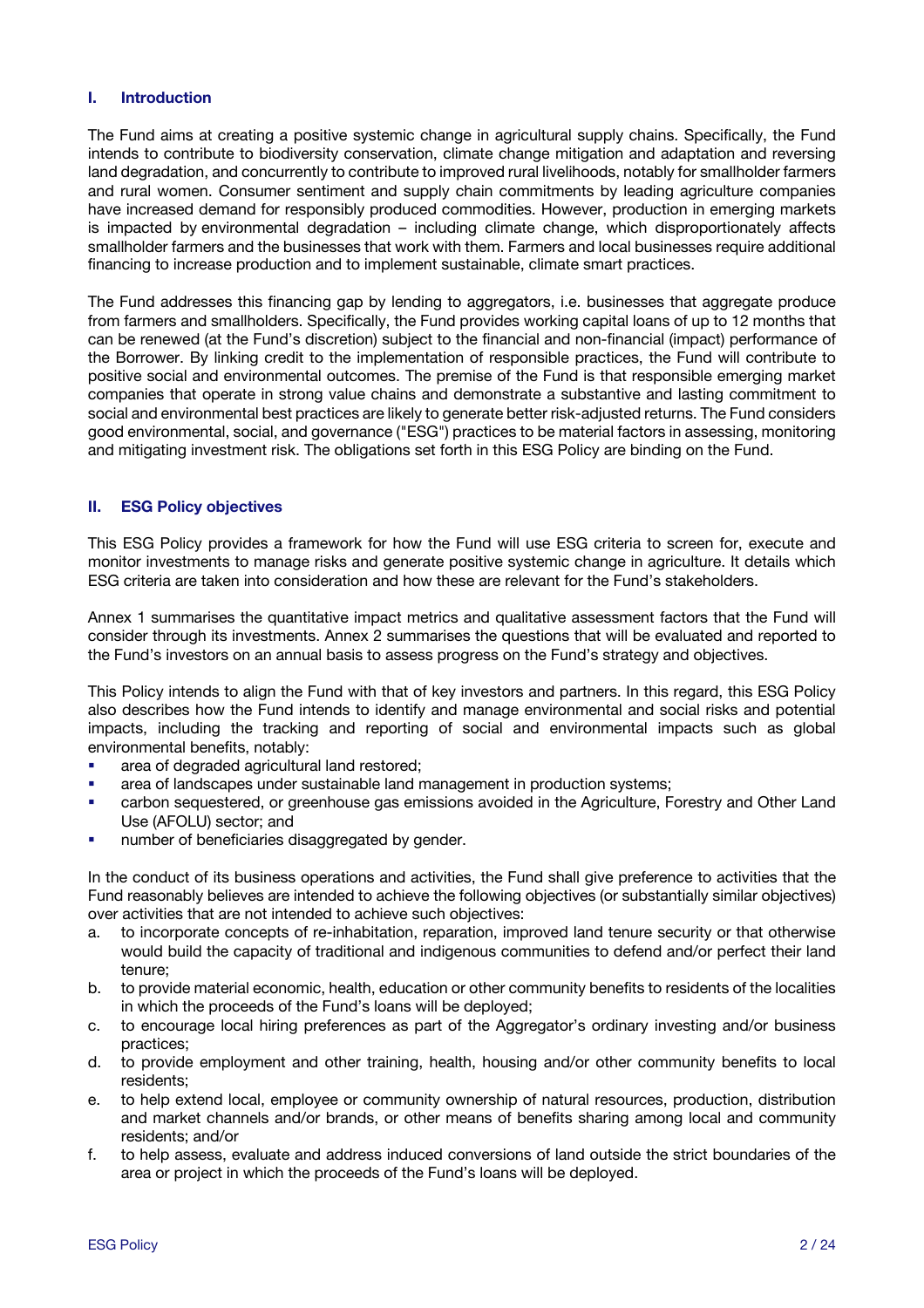For the avoidance of doubt, the requirement that the Fund "give preference to" activities meeting the specified criteria means using commercially reasonable efforts to seek out investments meeting such criteria and, in evaluating prospective investments that are roughly comparable in all other material respects, to pursue the investment that most nearly satisfies the relevant criteria.

## **III. Data, industry guidance and outlook**

In its activities, the Fund will gather ESG-related data during due diligence, through reporting by its portfolio companies ("Borrowers") and where relevant and possible from third parties, such as specific voluntary private certification standards, regulatory bodies or industry associations. Where reasonable, the Fund will encourage Borrowers to obtain independent third-party certification for its products and practices to manage, monitor and report on social and environmental factors. These include standards for environmental<sup>i</sup>, social<sup>ii</sup>, and health and safety issues<sup>iii</sup>, as well as sector specific standards<sup>iv</sup>.

This ESG Policy is based on relevant best-practice guidance from the responsible investment industry and agricultural supply chains. Guiding frameworks that were considered in the development of this ESG Policy are included in Annex 8.

As a principle, the Fund seeks to align the ESG metrics it captures to industry standards to ensure comparability among its peers. The Sustainable Development Goals (SDGs) that the Food Securities Fund will contribute to include the following: SDG 1 (No Poverty), SDG 2 (No Hunger), SDG 5 (Gender Equality), SDG 8 (Decent Work and Economic Growth), SDG 12 (Responsible Consumption and Production), SDG 13 (Climate Action), and SDG 15 (Life on Land).

## SFDR and Taxonomy Regulation

With regards to Regulation (EU) 2019/2088 of 27 November 2019 on sustainability-related disclosures in the financial services sector ("SFDR") v, and regulation (EU) 2020/852 of 18 June 2020 on the establishment of a framework to facilitate sustainable investments ("TR") vi:

- § The Fund qualifies under Article 9 of SFDR as a fund that has sustainable investments as its objective,
- § The Fund expects that all its investments will qualify as environmentally sustainable under Article 3 of the TR. Given the nature of the Fund's investment policy and investment objectives, it is expected that its investment would be likely to contribute to the following environmental objectives under the TR: climate change adaptation and/or climate change mitigation. Notwithstanding the above, it is not possible at the moment to take into account the full EU criteria for environmentally sustainable economic activities within the meaning of the TR, and consequently determine the exact portion of investments which are made in taxonomy-aligned environmentally sustainable activities, as the Fund invests in the agricultural sector and the establishment of the technical screening criteria for agriculture was delayed.
- § When the technical screening criteria and the data become available, it is expected that the calculation of the alignment with the TR and the proportion of investments in enabling and transitional activities will be performed and disclosed. This ESG Policy will be updated from time to time to reflect regulatory developments.

## **IV. Description of key stakeholders**

This ESG Policy focuses on the following three stakeholder groups in the agriculture supply chain:



*Figure 1: Stakeholder groups relevant to the Food Securities Fund*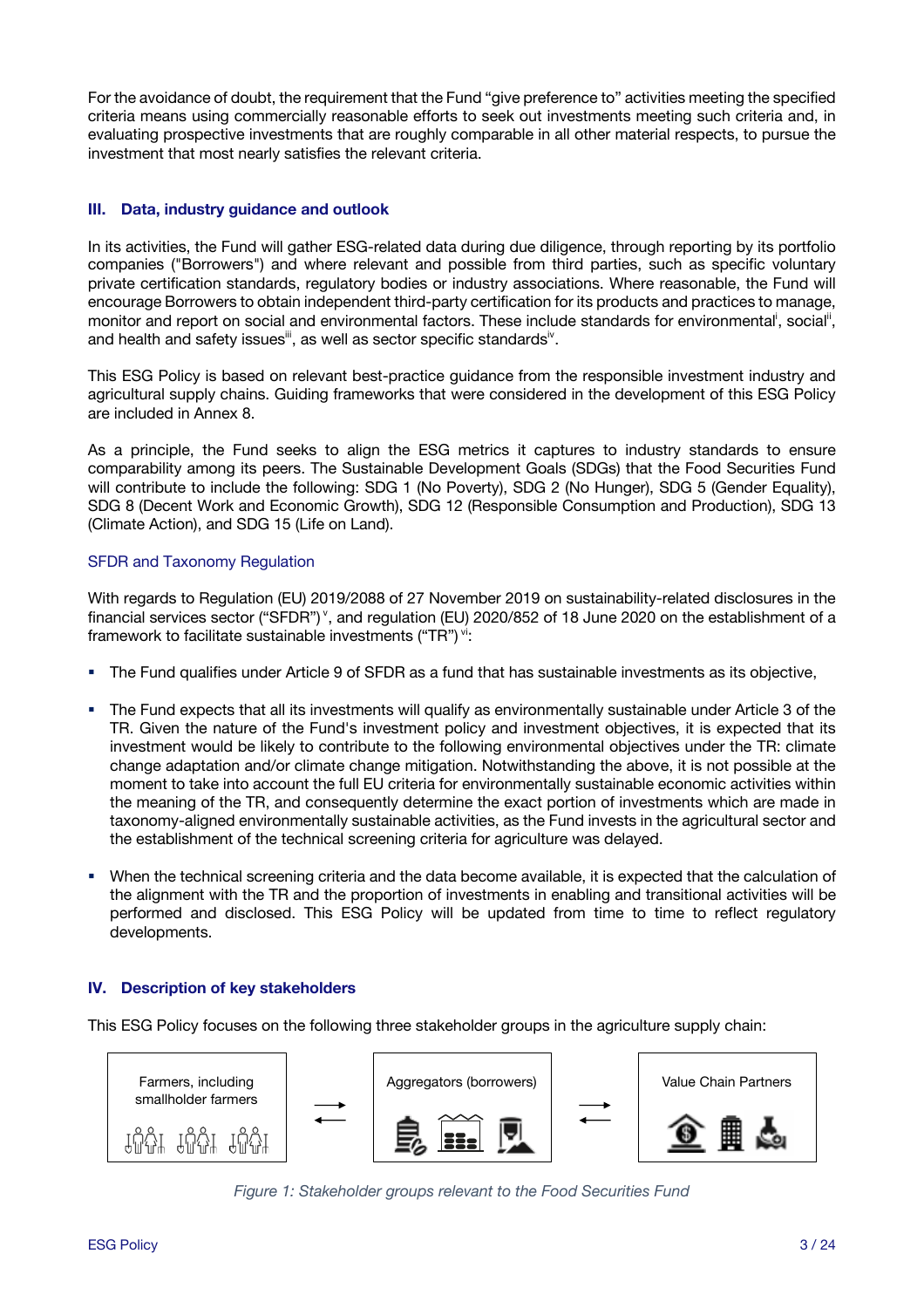- § Farmers, including female and smallholder farmers, are the primary producers of agricultural goods. In the supply chains relevant to the Fund, farmers sell some or all of their produce.
- § Borrowers are companies or cooperatives that provide agricultural inputs to and/or aggregate agricultural produce from farmers. Their activities may include provision of inputs, storage, trading, processing, packaging and export of agricultural produce. In the supply chains relevant to the Fund, aggregators operate in emerging markets and trade with large corporates ("Value Chain Partners").
- § Value Chain Partners are large corporations that sell agricultural inputs to and/or buy agricultural produce from Borrowers. Examples of Value Chain Partners include large international traders, seed producers and food & beverage companies.

The Fund also considers investors and other groups promoting sustainable agriculture, such as government agencies, as relevant stakeholders to its impact theory of change. A Stakeholder Engagement Plan (SEP), which includes a more detailed stakeholder map, is presented in Annex 6.

## **V. Summary of impact theory of change**

The Fund will provide working capital loans to Borrowers and promote the uptake of responsible, Climate Smart Agriculture (sustainable) practices, thereby achieving a positive social and environmental impact and contributing to improved food security as illustrated in Figure 2 below.

By g**i**ving Borrowers access to more credit, the Fund enables them to expand their operations and grow their staff (including women and youth). The Borrowers' growth translates into an improved, more reliable demand for produce from farmers, including smallholder and female farmers. Better access to working capital also improves the Borrowers' ability to provide pre-harvest inputs to farmers - e.g. in the form of seeds, tools and training.

The Fund actively selects Borrowers that are committed to good social and environmental practices, including climate-smart agriculture.

Such practices increase the resilience of agricultural production to climate change through mitigation and adaptation measures. Combined with better access to inputs, this allows farmers to increase and stabilize yields, which improves livelihoods and food security.



*Figure 2: Illustration of the Food Securities Fund's impact theory of change*

Value Chain Partners also benefit from the additional financing provided by the Fund to the Borrowers they work with. It allows Borrowers to grow their trading volumes with Value Chain Partners, thereby contributing to responsible supply chain commitments. Partnering with the Food Securities Fund can help Value Chain Partners to strengthen their supply chains, in particular those integrating female and smallholder farmers, and to scale up robust responsible agricultural practices.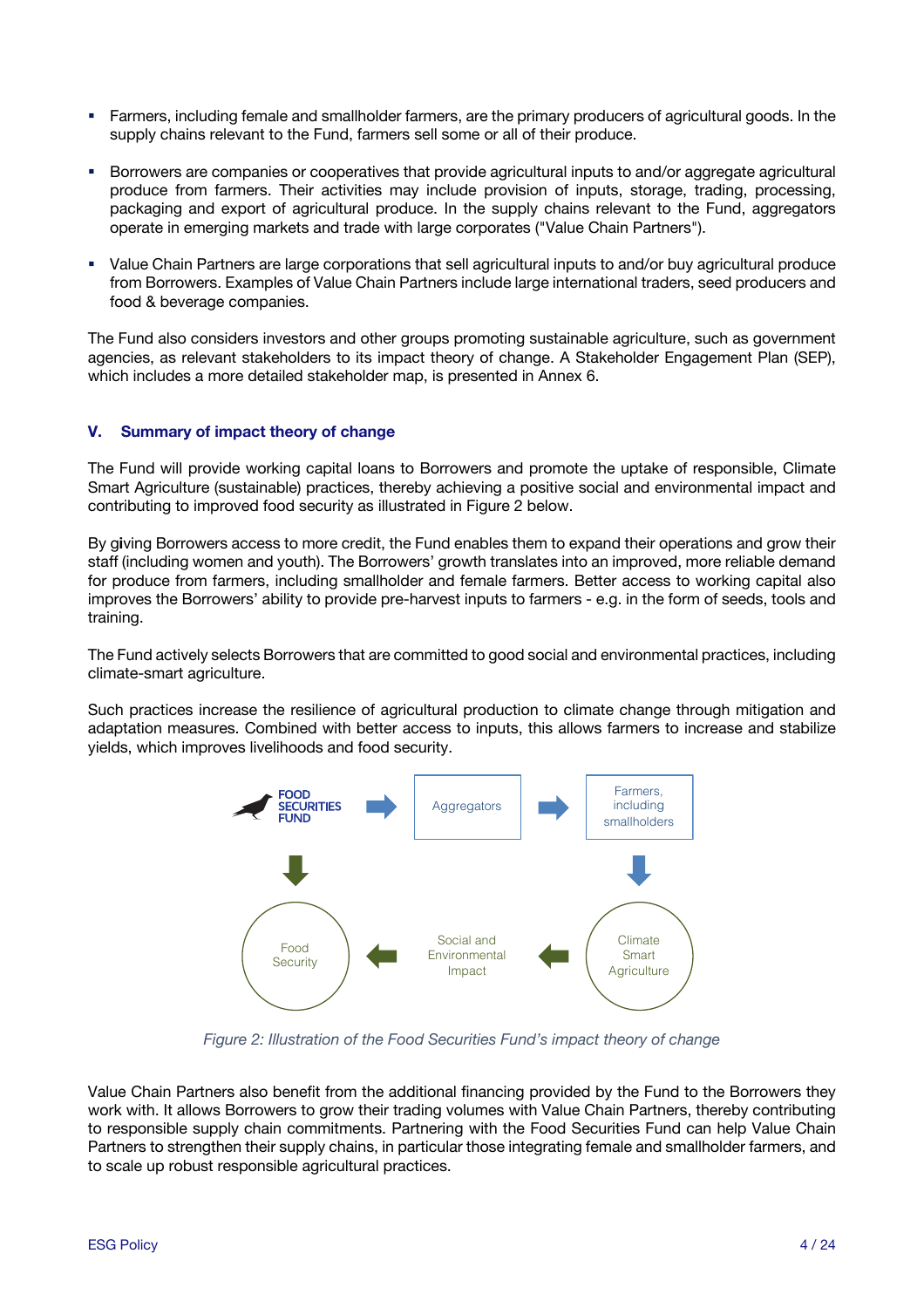Over time and with increasing size, the Fund aims to become a key financing partner that provides an incentive for additional Value Chain Partners and Borrowers to adopt responsible practices to access its loans. To investors, the Fund aims to demonstrate that responsible agriculture in emerging markets is a financially attractive and impactful investment strategy.

## **VI. Safeguards and exclusion criteria**

### *Safeguards*

The strategy and associated documentation of the Food Securities Fund have been reviewed and considered to be in compliance with internationally recognised social and environmental safeguards – e.g. as promoted by the Global Environment Facility (GEF) and implemented through its nine minimum standards.<sup>vii</sup> The Fund will ensure adherence to these safeguards through this ESG Policy, including the Gender Mainstreaming Plan (GMP, in 0), the Stakeholder Engagement Plan (SEP, in Annex 6), and the Accountability and Grievance Mechanism (AGM, in Annex 7).

## *Exclusion criteria*

To avoid financing harmful activities, the Fund considers a range of exclusion criteria which are detailed below. The Fund follows the GEF, Conservation International (CI) and International Finance Corporation (IFC) Exclusion List criteria<sup>viii</sup>.

The Fund will not finance Borrowers involved in activities that<sup>ix</sup>:

- are in breach of local laws and relevant best practice guidance, including on human rights, labour practices and natural resource management;
- are in breach of international best practices on human rights, labour practices and natural resource management and that contravene major international and regional conventions on environmental issues;
- engage in the commercial development of projects that result in the conversion of native habitats into forestry, agroforestry or agricultural plantations on land that had never been previously used for such purpose (i.e., a "greenfield" development of such a plantation);
- § promote deforestation of primary forests or biodiversity hotspots and/or important conservation areas, including any activities that would reasonably be likely to accelerate the pace or scope of deforestation or the conversion of native habitats for development or industrial purposes in the immediate area where a proposed investment is expected to be deployed;
- § engage in or promote the direct conversion of native habitats for real estate development or industrial purposes, except for a conversion of less than one percent (1%) of the land owned or occupied by a Borrower and/or its affiliates or one percent (1%) of the land that is directly involved with such Borrower;
- use any portion of the loan obtained from the Fund to acquire or to lend money for the acquisition of, or to make an investment directly involving land in which a genuine dispute exists with respect to the title or ownership of such land where any government, investors, companies or other persons or entities appear to be actively displacing, or actively attempting to displace, indigenous or traditional inhabitants or users of such land;
- § practice involuntary re-settlement or contribute to social unrest due to land tenure issues and displacement of peoples;
- § propose the introduction of exotic species that can certainly become invasive and harmful to the environment;
- § use any portion of the loan obtained from the Fund to attempt to influence legislation, or to participate in, or to intervene in (including the publishing or distributing of statements) any political campaign on behalf of (or in opposition to) any candidate for public office; or
- § promote the use of internationally or locally banned chemicals, including those that are referenced in the Stockholm Convention on Persistent Organic Pollutants (POPs).<sup>x</sup> Borrowers may not use financing from the Fund to purchase, trade, or facilitate the use of chemicals on Fairtrade International's Red List of prohibited materials<sup>xi</sup>.

In addition, the Fund's administrator and depositary (i.e. Citibank Europe plc, Luxembourg Branch) will not execute investments in or accept subscriptions from parties that do not comply with the bank's know your client (KYC) procedures, Financial Action Task Force (FATF) policies on Anti-Money Laundering & Counter Terrorist Financing (AML/CTF), the laws of Luxembourg, and similar best practices in the financial sector (especially those in Switzerland and Luxembourg).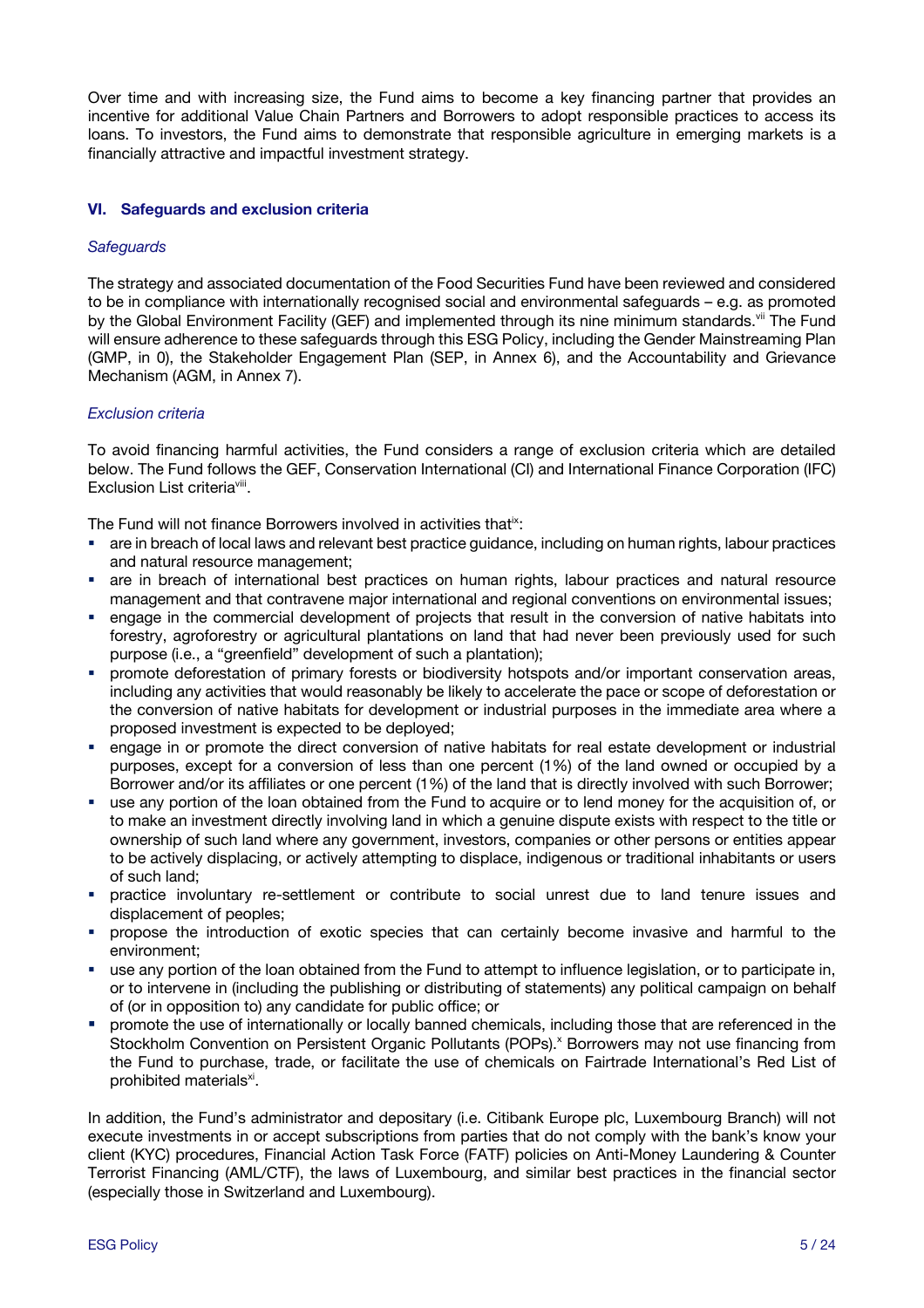## **VII. ESG metrics**

Through its investment, the Fund aims to contribute to outcomes listed below. To assess progress towards these outcomes, the Fund considers outputs in the form of quantitative metrics and qualitative assessment factors. These are described in Annex 1 in the following sections:

| <b>Target outcome</b>                                                  | <b>Description of indicators</b>                                                                                  | <b>Details in Annex 1</b> |
|------------------------------------------------------------------------|-------------------------------------------------------------------------------------------------------------------|---------------------------|
| Catalyse sustainable rural<br>development and support<br>food security | Socio-economic metrics concerning the<br>Borrower, its employees, and the farmers the<br>Borrower transacts with. | Part I                    |
| Promote responsible<br>agricultural production                         | Metrics regarding the use of natural resources<br>and agricultural inputs.                                        | Part II                   |
| Adopt good governance<br>practices                                     | Assessment factors regarding the Borrower'<br>policies, procedures and governance.                                | Part III                  |

Complementary to the three aforementioned general target outcomes, the Fund has specific targets related to four global environmental benefits and society, described in the bullet points below. Progress on these benefits are monitored quarterly and reported annually. Annex 3 provides further information on the Fund's strategy for assessing progress on global environmental benefits.

- § Area of land restored, based on an estimate of the overall land footprint that is likely to be in the Fund portfolio at a given time, including the proportion of that land that is represented in loans that are renewed so they can result in restoration, and the commodity-geography mix where restoration is a particular focus of the Value Chain Partner and Borrower.
- § Area of landscapes under improved practices, i.e. the estimated entire land footprint of the loan portfolio of the Fund at a given time, based on similar assumptions as above. It is expected that all of the land that comes under oversight of the Fund will enter into "improved practices".
- § Climate mitigation, adaptation and resilience (Climate Smart Agriculture), which is based on estimated net greenhouse gas impact associated with changes in emissions related to agricultural production and processing, including sequestration and avoided emissions, to the point where produce leaves the Borrowers' local facilities. Net estimates are developed primarily using the FAO-EXACT tool, scientific literature, white and grey papers, information from multilateral, government or NGO led initiatives. Note that the Fund intends to evaluate contributions to Climate Smart Agriculture in its annual report, based on a range of information.
- Direct beneficiaries estimated at a given time in the Fund's portfolio. This includes number of farmers that the Borrower interacts with (e.g. procures from, trains), as well as local employees / staff at the level of the Borrower. This information will be collected and disaggregated by gender.

The information described in Annex 1 enables the Fund to monitor and report on the aforementioned impact areas. The Fund aims to respond to a set of impact questions on an annual basis, as listed in Annex 2. In conclusion, the Fund will use quantitative and qualitative information sources collected from Borrowers and other sources to report on the Fund's impact performance, including its progress towards meeting environmental and social targets.

## **VIII. Implementation and integration of the ESG Policy**

This ESG Policy will be implemented throughout the Fund's activities, most importantly during the analysis of potential investments, in investment decisions, monitoring and reporting to investors as described below. Annex 4 details how this ESG-related information is documented during these activities.

Note that the Fund provides loans to Borrowers, who are also the Fund's primary source of ESG-related information. This section therefore focuses on Borrowers. The implementation of the ESG Policy will be carried out by the Fund's Investment Adviser, in collaboration with other stakeholders engaged in the management of the Fund.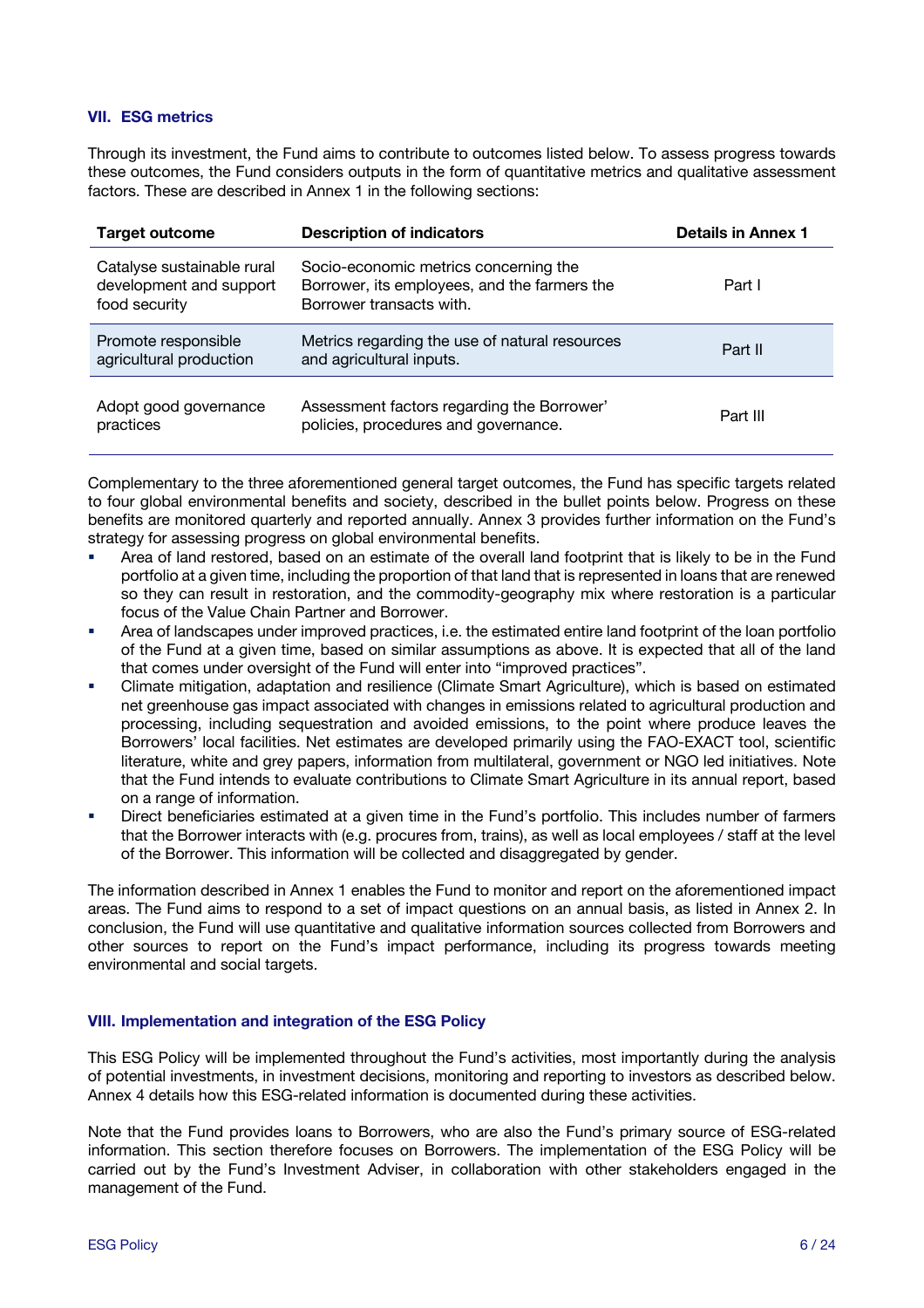#### *Analysis of potential investments*

Prior to the detailed analysis of potential investments, the Borrowers will be filtered according to the exclusion criteria detailed above. Subsequently, the relevant ESG-related information will be reviewed during the analysis and due diligence of the potential Borrowers, specifically concerning the impact metrics and assessment factors listed in this policy. This may include the review of the Borrower's records, systems, policies and business practices, as well as any available reports by independent third parties such as auditors or certification agencies. The analysis of ESG-related information is an integral part of the due diligence conducted on potential Borrowers, both from an impact and risk management perspective. On-site due diligence, including discussions with farmers and local representatives of the Aggregator as well as other relevant groups, is an important part of the investment analysis.

In addition to utilising its own expertise and that of external experts, the Investment Adviser will consult with its Impact Advisory Board at least two times a year. The purpose of this is for the Impact Advisory Board to assess actual alignment of the Fund with its impact and ESG objectives, and to support maximum impact creation. In this meeting, Investment Adviser shall present and receive guidance on application of the ESG policy during its investment advisory activity.

#### *Investment decisions*

Information on ESG criteria will be reflected in the investment proposal provided to the Fund's investment committee. ESG aspects will be considered alongside other financial and business indicators.

To the extent relevant, reasonable and practicable, preference shall be given to investments that are expected to produce greater global environmental benefits and social outcomes. Notably, to give preference to investments that create measurable improvements in the lives of local communities in a manner supportive of the Sustainable Development Goals, in particular smallholder farmers and women – and on a case by case basis other relevant groups such as local youth. For example, investments that create more local employment and train more women. Investments will also be compared as to their ability to meaningfully contribute to land restoration, sustainable land management and climate mitigation both on land under the Borrower's control as well as the wider sourcing landscape. This means that the Fund will use commercially reasonable efforts to seek out Investments or business activities meeting these criteria and, in evaluating prospective investments that are roughly comparable in all other material respects, to prioritise the investment that most nearly satisfies the relevant criteria.

#### *Monitoring*

For each investment the Investment Adviser has the discretion to select the impact metrics and assessment factors that should be monitored according to Annex I. These metrics and factors will be included as reporting requirements in the loan agreement with the respective Borrower. The reporting requirements will include sharing of relevant reports from third parties, such as auditors or certification bodes, where possible.

The Borrowers will report to the Fund on a quarterly basis. To the extent possible, such reporting will be verified and complemented by the Investment Advisor, and potentially third parties, during any on-site visit to the Borrower.

#### *Reporting to investors*

The Fund will report to its investors on ESG approaches and performance on at least an annual basis. Such report will include the relevant impact metrics and assessment factors, subject to their availability, on a consolidated basis. Where practical, relevant industry or geographical baselines will be included to put the performance of the Fund's portfolio into perspective. Where possible, the Fund aims to demonstrate impact over time and against the "business as usual" scenario.

The annual ESG report shall be available to Fund investors by April 30<sup>th</sup> of the subsequent calendar year.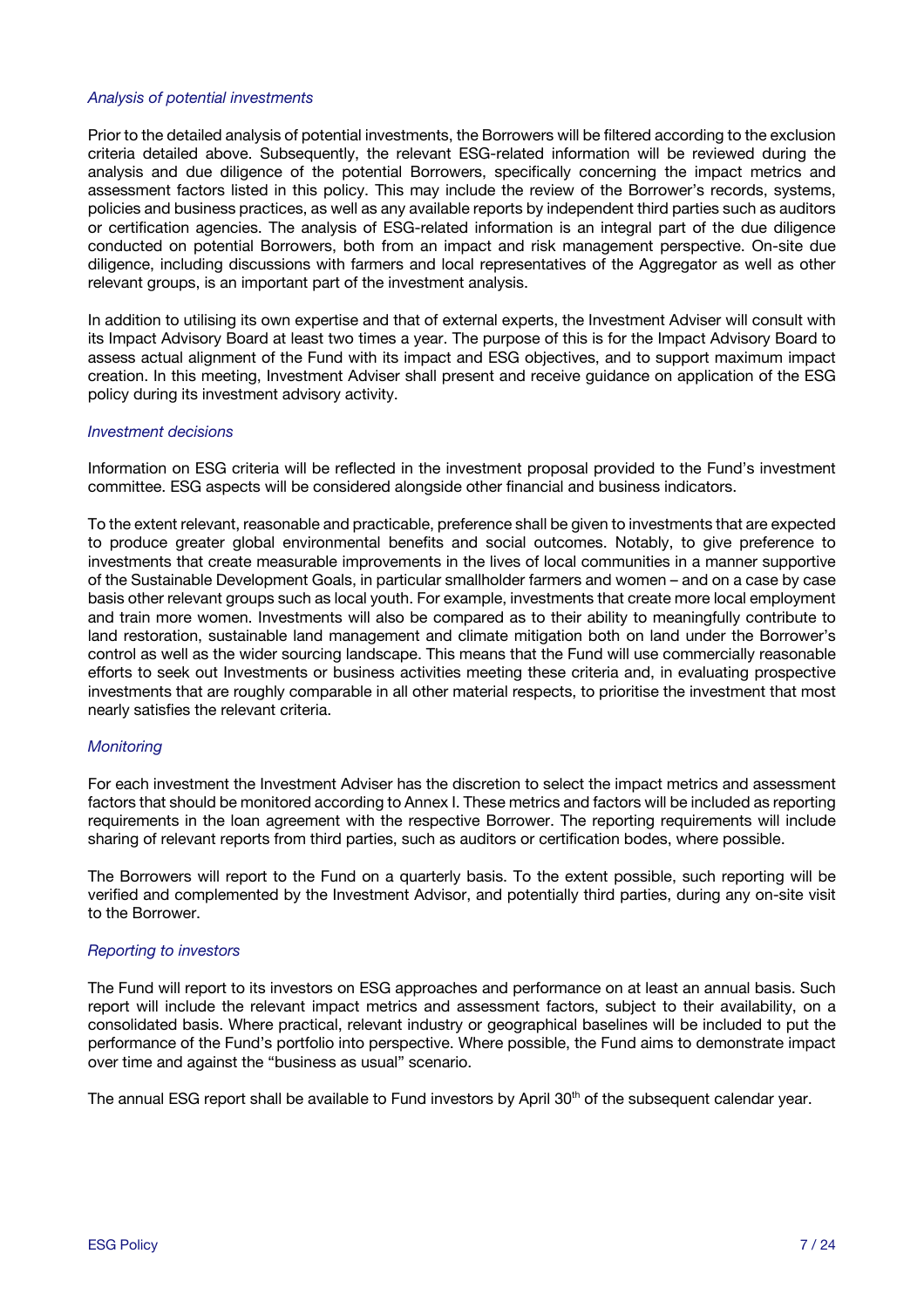#### **Annex 1 Impact metrics and assessment factors collected**

This Annex describes information that the Investment Advisor will collect from Borrowers, so that the Investment Advisor can meet its reporting obligations to investors. The Fund's annual ESG report is based on the indicators presented below. Please note that some of the information listed below may not be available or made available to the Investment Adviser by the Borrower. The Fund and the Investment Adviser assume no liability if the collection of such information does not take place. The Investment Adviser will employ its best efforts to collect the information.

Quantitative impact metrics ("IM") are typically collected through reporting from the Borrowers to the Fund. In some instances, they may be taken from independent sources (such as certification audit reports) or derived from data bases. Qualitative assessment factors ("AF") are produced by the Fund's Investment Adviser based on interviews with the Borrowers or other relevant parties. The table below distinguishes IMs and AFs that the Fund expects to capture for each investment, and some that will only be captured for the relevant borrowers (i.e., if applicable). The information collected will be integrated with, or complemented by, other information such as greenhouse gas (GHG) mitigation estimation models to provide numerical estimates, notably on the GHG footprint<sup>xii</sup> and qualitative assessment of contributions to land restoration and biodiversity<sup>xiii</sup>, e.g. as per a national strategy. The information collected and referenced may be adapted from time to time - e.g. as a result to recommendations under various conventions and initiatives.<sup>xiv</sup>

| PART I - CATALYSE SUSTAINABLE RURAL DEVELOPMENT AND SUPPORT FOOD SECURITY |                                                         |                                                                         |             |  |
|---------------------------------------------------------------------------|---------------------------------------------------------|-------------------------------------------------------------------------|-------------|--|
| Topic                                                                     | Description                                             | Output                                                                  | Output type |  |
|                                                                           |                                                         | No. of full-time staff employed                                         | IM          |  |
|                                                                           |                                                         | No. of part-time staff employed                                         | IM          |  |
|                                                                           |                                                         | No. of women full-time employed                                         | IM          |  |
|                                                                           |                                                         | No. of women part-time employed                                         | IM          |  |
|                                                                           |                                                         | No. of youth full-time employed                                         | IM          |  |
|                                                                           | Outputs concerning the<br>Borrower and its<br>employees | No. of youth part-time employed                                         | IM          |  |
|                                                                           |                                                         | No. of women in Borrower management positions                           | IM          |  |
| Create safe, meaningful                                                   |                                                         | Policies / plans promoting equal opportunity employment                 | AF          |  |
| and inclusive local<br>employment and career                              |                                                         | If applicable:                                                          |             |  |
| opportunities                                                             |                                                         | No. of health & safety and employment incidents                         | IM          |  |
|                                                                           |                                                         | No. of trainings held for staff                                         | IM          |  |
|                                                                           |                                                         | No. of staff trained                                                    | IM          |  |
|                                                                           |                                                         | No. of female staff trained                                             | IM          |  |
|                                                                           |                                                         | No. of youth staff trained                                              | IM          |  |
|                                                                           |                                                         | No. of indigenous staff receiving training                              | IM          |  |
|                                                                           |                                                         | Labor-related policies e.g. on maternity leave, staff training programs | AF          |  |
|                                                                           |                                                         | Average staff turn-over                                                 | IM          |  |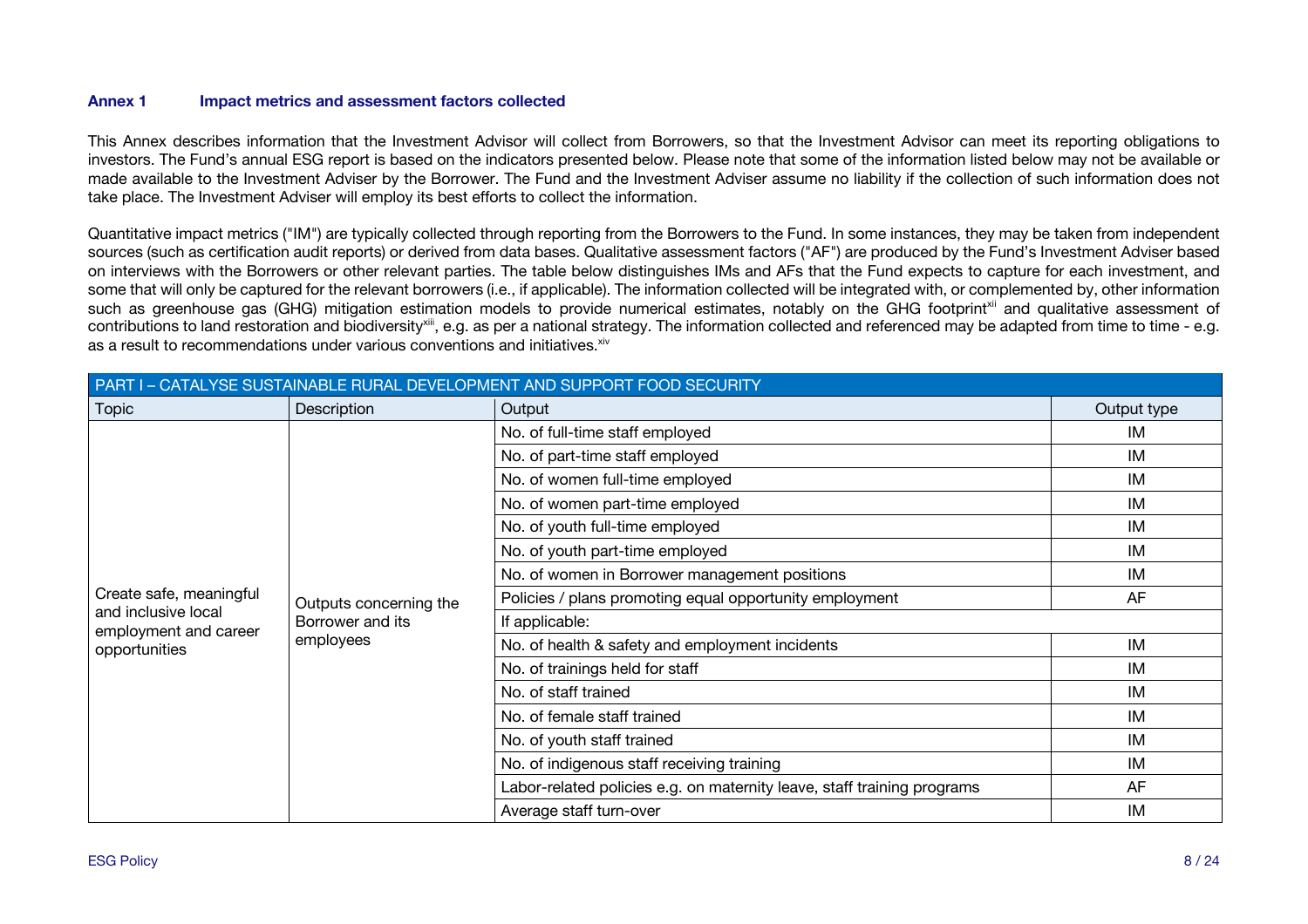|                                                    |                                                                                  | No. of farmers transacted with                                                                                                      | IM        |
|----------------------------------------------------|----------------------------------------------------------------------------------|-------------------------------------------------------------------------------------------------------------------------------------|-----------|
|                                                    |                                                                                  | No. of female farmers transacted with                                                                                               | IM        |
|                                                    |                                                                                  | No. of farmers trained                                                                                                              | IM        |
|                                                    |                                                                                  | No. of female farmers trained                                                                                                       | IM        |
|                                                    |                                                                                  | Average transaction value per farmer                                                                                                | IM        |
|                                                    |                                                                                  | Agricultural production method                                                                                                      | AF        |
|                                                    |                                                                                  | Support provided to farmers (form, value)                                                                                           | AF        |
|                                                    |                                                                                  | If applicable:                                                                                                                      |           |
|                                                    |                                                                                  | No. of youth among farmers transacted with                                                                                          | IM        |
|                                                    |                                                                                  | No. of youth among farmers trained                                                                                                  | <b>IM</b> |
|                                                    |                                                                                  | No. of indigenous people among farmers transacted with                                                                              | IM        |
|                                                    | Outputs concerning the                                                           | No. of indigenous people among farmers trained                                                                                      | IM        |
| Generate sustainable<br>business opportunities for | farmers transacting with                                                         | Average household income of farmer transacted with                                                                                  | IM        |
| local farmers                                      | the Borrowers financed by<br>the Fund                                            | Average yield per hectare                                                                                                           | IM        |
|                                                    |                                                                                  | Seedlings distributed: number per species                                                                                           | IM        |
|                                                    |                                                                                  | Seedlings distributed: expected mortality rate (if possible per species)                                                            | IM        |
|                                                    |                                                                                  | Seedlings distributed: target planting area                                                                                         | AF        |
|                                                    |                                                                                  | Pricing model (description)                                                                                                         | AF        |
|                                                    |                                                                                  | Average farm size                                                                                                                   | IM        |
|                                                    |                                                                                  | Average household size                                                                                                              | IM        |
|                                                    |                                                                                  | No. of certified farmers per standard                                                                                               | IM        |
|                                                    |                                                                                  | No. of farm workers engaged                                                                                                         | IM        |
|                                                    |                                                                                  | General land tenure conditions of farmers (ownership type and registration<br>status)                                               | AF        |
|                                                    |                                                                                  | Other relevant rural development support programs conducted by the<br><b>Borrower</b>                                               | AF        |
|                                                    |                                                                                  | If applicable:                                                                                                                      |           |
|                                                    | Outputs linking the Fund's<br>investment activities to<br>improved food security | Contribution to physical availability of food (e.g. production increases)                                                           | AF        |
| Support the four pillars of<br>food security       |                                                                                  | Contribution to economic and physical access to food (e.g. income<br>improvement to promote economic access, providing staff meals) | AF        |
|                                                    |                                                                                  | Support proper utilization of food (e.g. educate employees and farmers on<br>proper nutrition)                                      | AF        |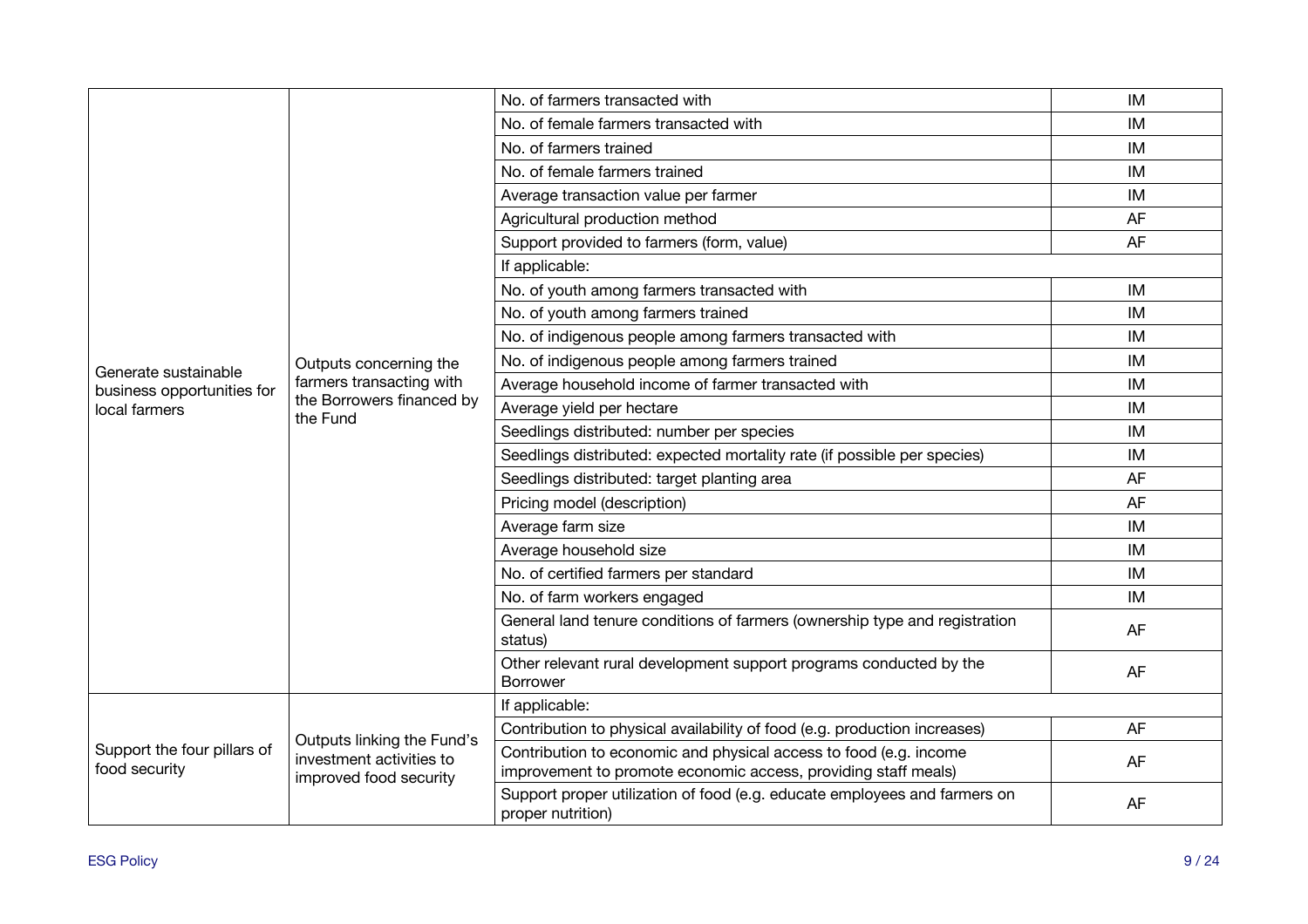|                                                       |                                                                                                | Contribute to the stability of food security (weather, economic factors)                                                                                                  | AF          |  |
|-------------------------------------------------------|------------------------------------------------------------------------------------------------|---------------------------------------------------------------------------------------------------------------------------------------------------------------------------|-------------|--|
| PART II - PROMOTE RESPONSIBLE AGRICULTURAL PRODUCTION |                                                                                                |                                                                                                                                                                           |             |  |
| <b>Topic</b>                                          | Description                                                                                    | Output                                                                                                                                                                    | Output type |  |
|                                                       |                                                                                                | Sourcing area (geographical or administrative region or district, as applicable),<br>including description of general land use practices and forest cover in the<br>area  | AF          |  |
| Deforestation-free,                                   | Land management<br>practices in the sourcing<br>landscape of farmers<br>supplying the Borrower | Borrower's policies and activities to prevent deforestation, promote<br>restoration, and / or sustainable agricultural practices                                          | AF          |  |
| sustainable sourcing                                  |                                                                                                | Area of land restored due to activities of Borrower (hectares) <sup>xv</sup> , split into land<br>directly and indirectly (through farmers supplying Borrower) controlled | IM          |  |
|                                                       |                                                                                                | Area of landscapes under improved practices (excluding protected areas) <sup>xvi</sup>                                                                                    | IM          |  |
|                                                       |                                                                                                | Area of land set aside for conservation / protected area (mandatory and<br>voluntary)                                                                                     | IM          |  |
| Reduction of waste and<br>post-harvest losses         | Losses occurring at<br>Waste streams & management practices<br><b>Borrower</b>                 |                                                                                                                                                                           | AF          |  |
|                                                       | Water use at Borrower                                                                          | Water sources & management practices                                                                                                                                      | <b>AF</b>   |  |
| Sustainable management<br>of water resources          |                                                                                                | If applicable:                                                                                                                                                            |             |  |
|                                                       |                                                                                                | Programs to support sustainable water management by farmers                                                                                                               | <b>AF</b>   |  |
|                                                       | Use of agricultural inputs<br>supplied by Borrower to its<br>farmers                           | Volume of inputs supplied to farmers, by type (such as seeds, fertilizers, soil<br>amendments, agro-chemicals)                                                            | IM          |  |
|                                                       |                                                                                                | If applicable:                                                                                                                                                            |             |  |
| Production efficiency and                             |                                                                                                | Programs to ensure proper handling of inputs                                                                                                                              | AF          |  |
| pollution                                             |                                                                                                | Programs to ensure proper use of inputs by farmers                                                                                                                        | AF          |  |
|                                                       |                                                                                                | Energy used by Borrower, by source (kWh)                                                                                                                                  | <b>IM</b>   |  |
|                                                       |                                                                                                | If applicable:                                                                                                                                                            |             |  |
|                                                       |                                                                                                | Programs to support farmer use of sustainable energy sources                                                                                                              | AF          |  |
|                                                       |                                                                                                | Inputs to EX-ACT tool (breakdown to be provided by Investment Adviser) <sup>xvii</sup>                                                                                    | IM          |  |
|                                                       | GHG emissions by<br>Borrower and through<br>farming activities                                 | If applicable / available:                                                                                                                                                |             |  |
| Climate change mitigation                             |                                                                                                | Greenhouse gases emitted as a result of core business (tons of CO <sub>2</sub> -e)                                                                                        | <b>IM</b>   |  |
| and adaptation                                        |                                                                                                | Greenhouse gases emitted as a result of sourcing practices (tons of $CO2 - e$ )                                                                                           | IM          |  |
|                                                       |                                                                                                | Practices implemented to reduce GHGs on site or promote farm mitigation                                                                                                   | AF          |  |
|                                                       |                                                                                                | Contribution to the national strategies under the United Nations Framework<br>Convention on Climate Change (UNFCCC) on mitigation and adaptation                          | <b>AF</b>   |  |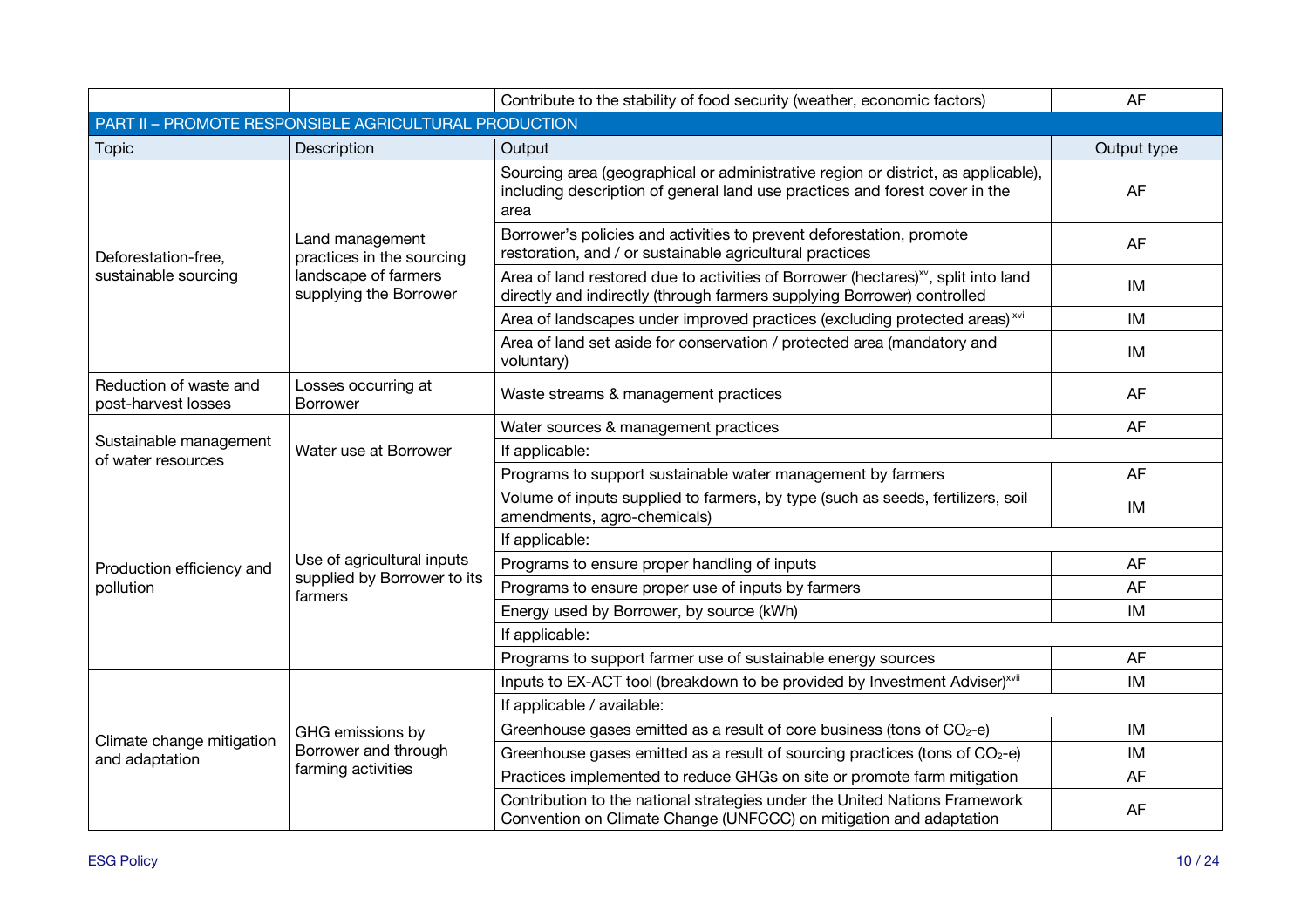|                                            |                                                     | including initiatives to promote Climate Smart Agriculture on-site (e.g. water<br>efficient farming)                                                                     |             |  |
|--------------------------------------------|-----------------------------------------------------|--------------------------------------------------------------------------------------------------------------------------------------------------------------------------|-------------|--|
|                                            |                                                     | If applicable:                                                                                                                                                           |             |  |
|                                            | Soil management practices<br>by farmers             | Description of any soil management practices promoted to farmers (e.g. on<br>hectares) and / or soil health indicators (soil organic matter)                             | AF          |  |
| Soil management                            |                                                     | Practices implemented to prevent and / or reduce erosion and soil<br>degradation (e.g. on hectares)                                                                      | AF          |  |
|                                            |                                                     | Contribution to restoration, including to the National Action Plan under the UN<br>Convention to Combat Desertification (UN CCD)                                         | AF          |  |
|                                            |                                                     | If applicable:                                                                                                                                                           |             |  |
| Other environmental<br>impacts             | Deal dependent                                      | Biodiversity, contribution to the National Biodiversity Strategies and Action<br>Plans (NBSAPs) under the United Nations Convention on Biological Diversity<br>(UN CBD). | AF          |  |
| PART III - ADOPT GOOD GOVERNANCE PRACTICES |                                                     |                                                                                                                                                                          |             |  |
| <b>Topic</b>                               | Description                                         | Output                                                                                                                                                                   | Output type |  |
|                                            | ESG policies and practices<br>of Borrower           | Supply chain management system                                                                                                                                           | AF          |  |
| ESG governance                             |                                                     | Policies and procedures for handling ESG issues, including on environment<br>and labour                                                                                  | AF          |  |
|                                            | Financial management and<br>governance of Borrower  | Financial records                                                                                                                                                        | IM          |  |
| Financial governance                       |                                                     | Description of governance (decision making) systems                                                                                                                      | AF          |  |
|                                            |                                                     | If applicable:                                                                                                                                                           |             |  |
| Other governance                           | Other management<br>protocols and processes<br>used | Farmer mapping protocols and programs used by Borrower                                                                                                                   | AF          |  |
| processes                                  |                                                     | Risk mitigation protocols and practices (e.g. weather insurance, hedging)<br>used by farmers                                                                             | AF          |  |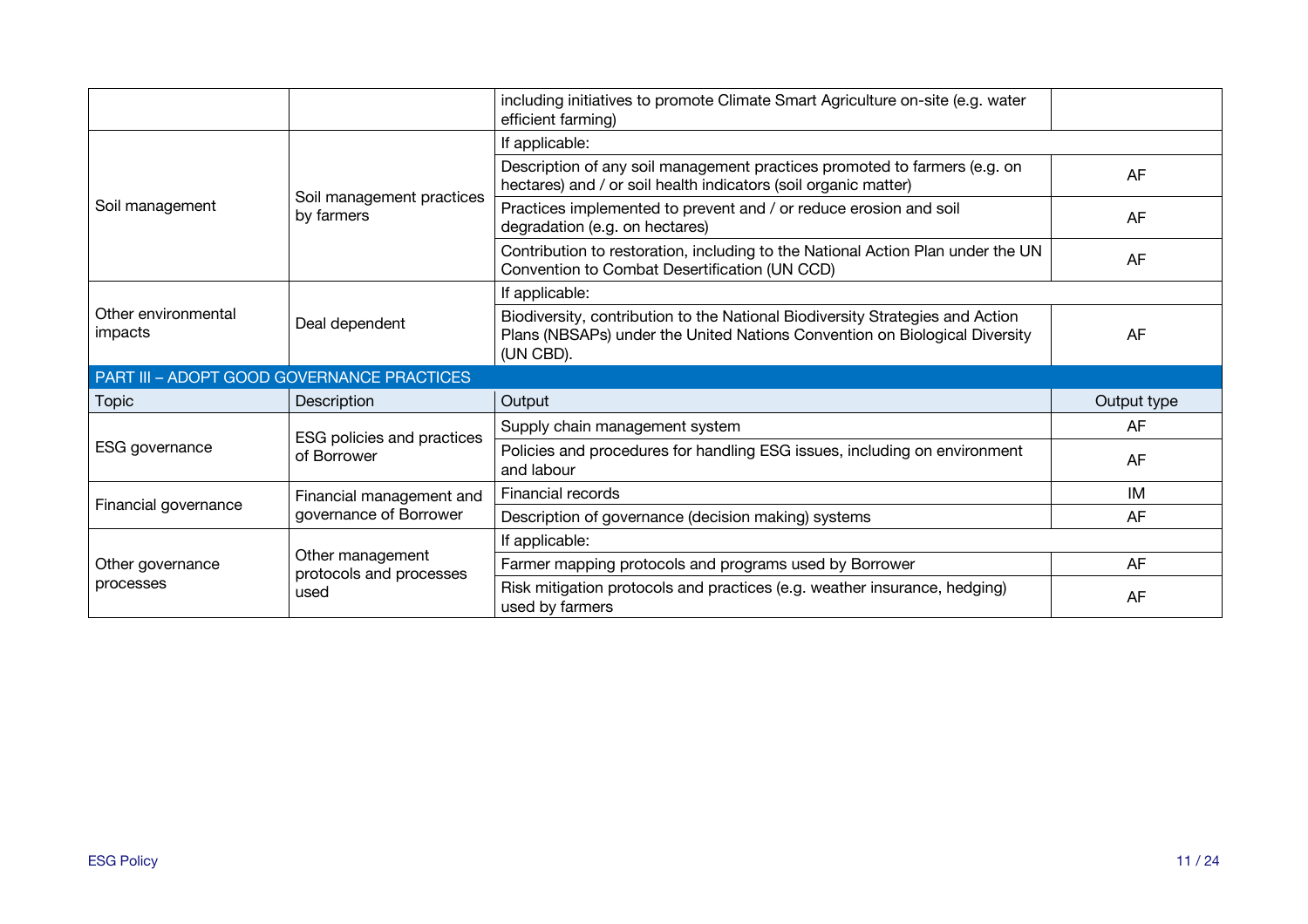# **Annex 2 Guiding questions to the Fund's annual impact report**

The guiding questions below are considered by the Fund in its annual impact report.

| <b>Stakeholder</b>                                            | Intended aim                                                                                          | Guiding questions to be addressed in annual report                                                                                                                                                                                                                                                                                                                                                                                                                                                      | <b>Information sources</b>                                                                                                                           |
|---------------------------------------------------------------|-------------------------------------------------------------------------------------------------------|---------------------------------------------------------------------------------------------------------------------------------------------------------------------------------------------------------------------------------------------------------------------------------------------------------------------------------------------------------------------------------------------------------------------------------------------------------------------------------------------------------|------------------------------------------------------------------------------------------------------------------------------------------------------|
| Farmers &<br>rural<br>livelihoods                             | Improve rural livelihoods                                                                             | . Did the Fund help to improve rural livelihoods?<br>. Did the Fund contribute to creating opportunities for women, youth and<br>indigenous communities?<br>. Did the Fund contribute to increased food security?<br>• Did the Fund contribute to the adoption of good agricultural practices by<br>farmers?                                                                                                                                                                                            | Information sourced from<br>Borrowers, selected interviews<br>with Value Chain Partners and<br>relevant local groups                                 |
| <b>Value Chain</b><br>Partners                                | Increase value chain support<br>to responsible agriculture                                            | • Did the Fund support the adoption and operationalisation of sustainable<br>supply chain commitments?<br>. Did the Fund support Value Chain Partners action on robust reporting on<br>material impact issues?<br>. Did the Fund support the Value Chain Partner in promoting the business<br>case for responsible agriculture?<br>• What are Value Chain Partners motivations or challenges for engaging in<br>responsible agriculture?                                                                | Information from discussions<br>with existing and potential<br><b>Value Chain Partners</b>                                                           |
| <b>Investors</b>                                              | Increase investor engagement<br>in responsible agriculture                                            | . Did the Fund engage with investors on responsible agriculture?<br>. What is the range of investors understanding of responsible agriculture?<br>. What are their primary concerns and motivations for investing or not<br>investing?<br>. What non-financial information are investors concerned about in the<br>context of responsible agriculture?                                                                                                                                                  | Information from discussions<br>with investors and potential<br>investors in the context of the<br>Fund                                              |
| Contribution<br>to Global<br>Environmental<br><b>Benefits</b> | Achieve environmental targets<br>on land restoration,<br>sustainable management and<br><b>GHGs</b>    | . Did the Fund contribute to land restoration?<br>. Did the Fund contribute to the improved management of landscapes?<br>. Did the Fund contribute to the mitigation of greenhouse gas emissions?                                                                                                                                                                                                                                                                                                       | Information sourced from<br>Borrowers, selected interviews<br>relevant experts                                                                       |
| General                                                       | Promote business-led and<br>science-based approaches to<br>responsible and sustainable<br>agriculture | • How did the Fund contribute to Global Environmental Benefits?<br>• What specific contributions did the Fund make to national strategies on<br>climate change (mitigation and adaptation), biodiversity and land<br>restoration (combating desertification)?<br>. Which partners has the Fund engaged with in trying to promote<br>investments in responsible agriculture?<br>. What steps did the Fund take, or does it intend to take to promote greater<br>action on the Fund's core impact issues? | Description of information<br>collected and assessed,<br>collaborations with partners<br>(e.g. research organizations,<br>NGOs, government agencies) |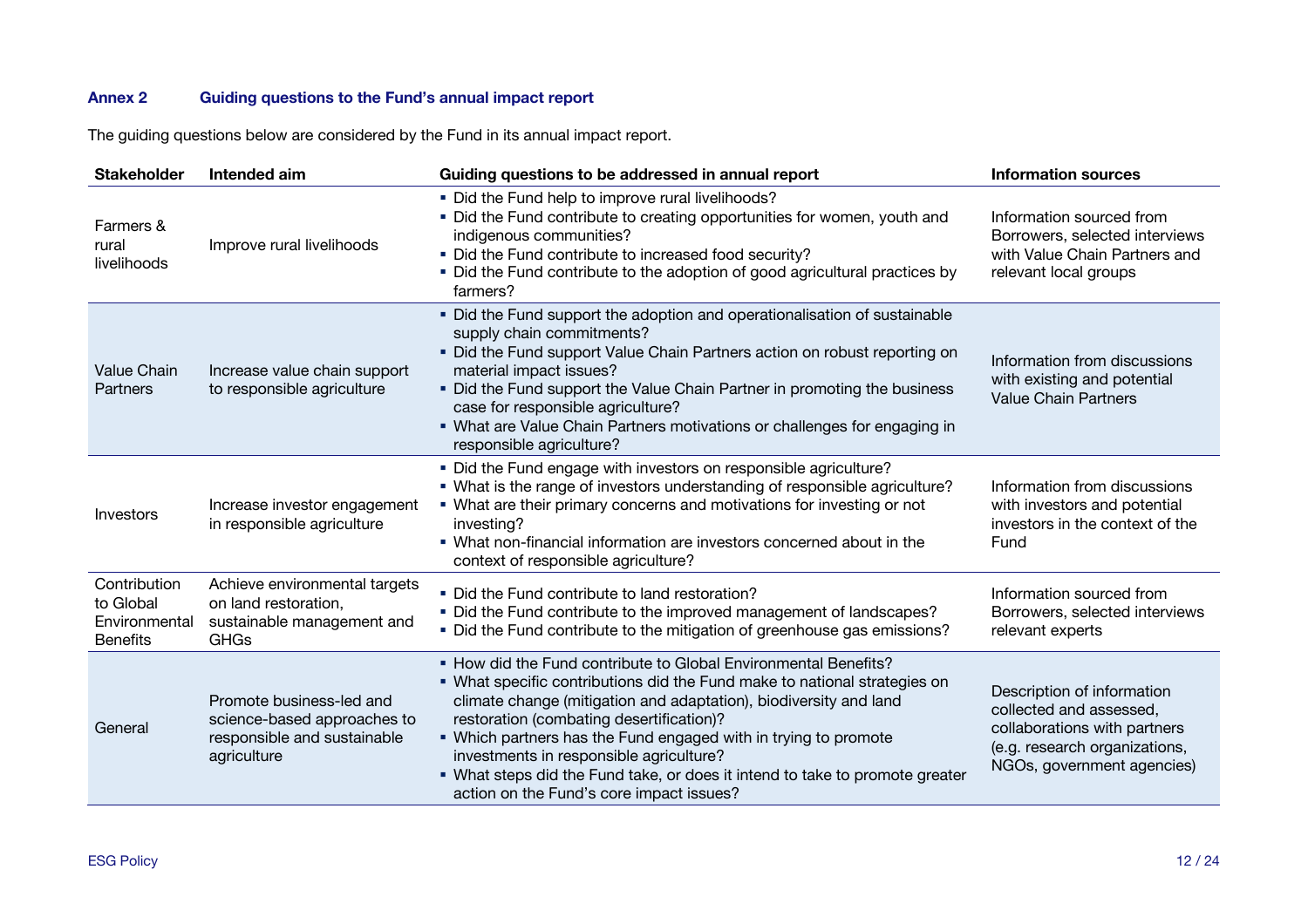## **Annex 3 Strategy to assess achievements related to Global Environmental Benefits (GEBs)**

Note, these are aligned with the relevant UN standards. The relevant IRIS Catalog metrics have been referenced where these exist.

| <b>GEB</b>                                                                 | Area of land restored                                                                                                                                                                                                                                                                                                                                                                                                                                                                                                                                                                                                                                           |
|----------------------------------------------------------------------------|-----------------------------------------------------------------------------------------------------------------------------------------------------------------------------------------------------------------------------------------------------------------------------------------------------------------------------------------------------------------------------------------------------------------------------------------------------------------------------------------------------------------------------------------------------------------------------------------------------------------------------------------------------------------|
| Implementation                                                             | • Baseline Due Diligence (DD): Documentation of land use practices and cover<br>(e.g. forest, pasture, grassland) in the area (based on stakeholder interviews<br>and available / affordable land maps and GIS data).<br>Loan agreement: Borrower commitment to land restoration and monitoring<br>٠<br>protocol included as a part of the loan agreement.<br>Monitoring: As per the loan agreement and Fund policies.<br>• On-site DD: Relevant to agreed monitoring (e.g. area replanted).<br>• Verification: Receipts (e.g. seedlings), labor, certification, stakeholder<br>consultations, photos, GIS data (where available).                              |
| Monitoring                                                                 | • Annual monitoring and reporting by the Borrower.<br>• Annual on-site DD by the Investment Advisor.                                                                                                                                                                                                                                                                                                                                                                                                                                                                                                                                                            |
| Methodology                                                                | Land restoration is targeted through the UNCCD, which recommends indicators<br>on soil carbon stocks, change in land cover and land productivity. This indicator<br>focuses on land cover change (e.g. from pasture to agroforestry) and/or to<br>increased practices that improve soil health (e.g. planting of nitrogen fixing plants<br>and legumes). Project targets will be set and shared in the context of relevant<br>national plans and documents, scientific research papers, and / or relevant third-<br>party certifications. Note that estimated soil carbon stocks are captured as part<br>of the GEB below (greenhouse gas emissions mitigated). |
| <b>IRIS Catalog</b><br>refererence -<br>potentially relevant<br>indicators | Indirect reference: Ecological Restoration Management Area (PI9556)<br>Area of Land Reforested (PI4907)<br>Area of Trees Planted: Native Species (PI3848)<br>Area of Trees Planted: Total (PI4127)                                                                                                                                                                                                                                                                                                                                                                                                                                                              |

| <b>GEB</b>                           | Area of landscapes under improved practices (excluding protected areas)                                                                                                                                                                                                                                                                                                                                                                                                                                                                                                                                                                                                                                                                                                                                                                                     |  |  |
|--------------------------------------|-------------------------------------------------------------------------------------------------------------------------------------------------------------------------------------------------------------------------------------------------------------------------------------------------------------------------------------------------------------------------------------------------------------------------------------------------------------------------------------------------------------------------------------------------------------------------------------------------------------------------------------------------------------------------------------------------------------------------------------------------------------------------------------------------------------------------------------------------------------|--|--|
| Implementation                       | Baseline DD: Documentation on the sourcing landscape (geographical<br>٠<br>sourcing area), land use practices and cover in the landscape (based on<br>stakeholder interviews and available / affordable land maps and GIS data).<br>Loan agreement: Borrower commitment to land restoration and monitoring<br>٠<br>protocol included as a part of the loan agreement.<br>Monitoring: As per the loan agreement and Fund policies.<br>٠<br>On-site DD: Relevant to agreed monitoring (e.g. farmer trainers)<br>٠<br>• Verification: Receipts (e.g. for seeds, training), stakeholder consultations,<br>photos, GIS data (where available).                                                                                                                                                                                                                   |  |  |
| Monitoring                           | • Annual monitoring and reporting by the Borrower.<br>• Annual on-site DD.                                                                                                                                                                                                                                                                                                                                                                                                                                                                                                                                                                                                                                                                                                                                                                                  |  |  |
| Methodology                          | Number and size of landscapes covered by Fund loans will be tracked throughout<br>the life of project. Geographical sourcing area (Ha) will be estimated based on<br>crop type and transportation network to the Borrower site (e.g. distance to the<br>Borrower, logistics costs, perishability of crop). Current production practices in<br>the landscape will be noted (baseline / status quo according to stakeholder<br>interviews & literature, photos and GIS data if available). Information gathered will<br>be compared to "improved practices" that are put forth under official relevant<br>national plans and documents, e.g. under the UNCCD, UN CBD and UNFCCC<br>and / or scientific research papers and / or relevant third-party certifications (e.g.<br>organic). All targets and advances will be in line with relevant national plans. |  |  |
| <b>IRIS Catalog</b><br>refererence - | Land Indirectly Controlled: Sustainbly Managed (PI6796)<br>Land Directly Controlled: Sustainably Managed (OI6912)<br>Land Directly Controlled: Total (OI5408)                                                                                                                                                                                                                                                                                                                                                                                                                                                                                                                                                                                                                                                                                               |  |  |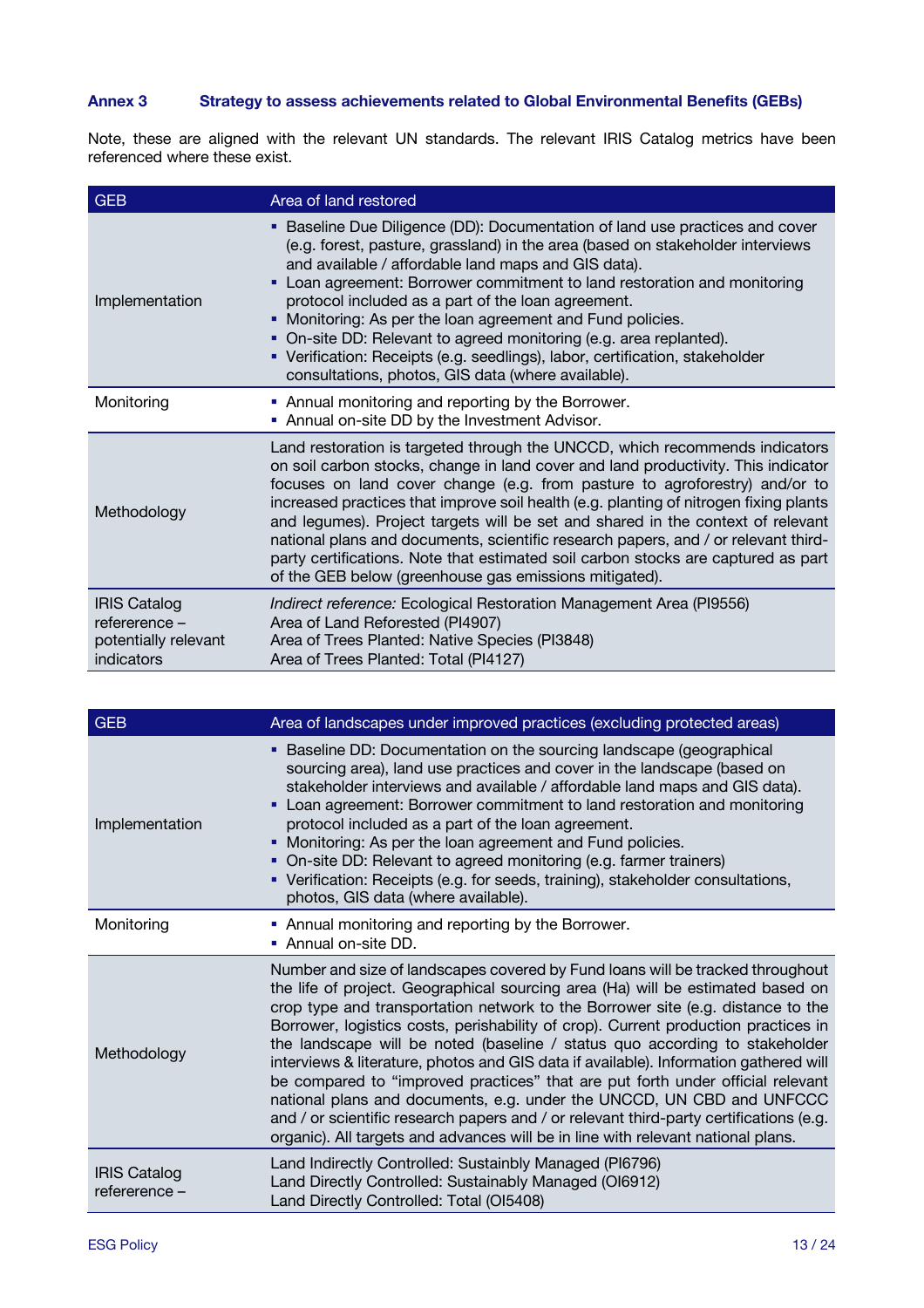potentially relevant indicators

| <b>GEB</b>                                                                 | <b>Greenhouse Gas Emissions Mitigated</b>                                                                                                                                                                                                                                                                                                                                                                                                                                                                                                                                                                                                                                                                                                         |
|----------------------------------------------------------------------------|---------------------------------------------------------------------------------------------------------------------------------------------------------------------------------------------------------------------------------------------------------------------------------------------------------------------------------------------------------------------------------------------------------------------------------------------------------------------------------------------------------------------------------------------------------------------------------------------------------------------------------------------------------------------------------------------------------------------------------------------------|
| Implementation                                                             | Baseline DD: relevant sourcing landscape, land use practices and cover in the<br>landscape (based on stakeholder interviews and on accessible information)<br>Loan agreement: Borrower intent with respect to agricultural practices and<br>٠<br>monitoring protocol included as a part of the loan agreement.<br>Quarterly monitoring: As per the loan agreement and Fund policies.<br>• On-site DD: Relevant to agreed monitoring (e.g. farmer trainers).<br>• Verification: Receipts (e.g. for seeds, training), stakeholder consultations) and<br>photos.                                                                                                                                                                                     |
| Monitoring                                                                 | • Annual monitoring and reporting by the Borrower.<br>Annual on-site DD.                                                                                                                                                                                                                                                                                                                                                                                                                                                                                                                                                                                                                                                                          |
| Methodology                                                                | For the Fund, this GEB includes estimates based on land management practices<br>(typical farming practices in the sourcing area) and at the Borrower level (from<br>energy and waste). Estimates from land management practices are based on the<br>FAO EX-ACT tool while Borrower operations are based on energy use and source,<br>and waste volume, type and disposal methods. Estimates are calculated using<br>inputs collected from the Borrower plus Default Emission Factors (e.g. the<br>Emissions Factor Database - EFDB). Note that these estimates do not cover<br>transport to the Borrower and from the Borrower to its customers as these will be<br>considered in the context of national plans and submissions under the UNFCCC. |
| <b>IRIS Catalog</b><br>refererence -<br>potentially relevant<br>indicators | Greenhouse Gas Emissions Mitigated (OI5951) – note this incorporates the<br>metrics on emissions, reductions, avoidance, sequestration<br>Greenhouse Gas Emissions Mitigation Types (OI9839)                                                                                                                                                                                                                                                                                                                                                                                                                                                                                                                                                      |

| <b>GEB</b>                                                                 | Number of direct beneficiaries disaggregated by gender                                                                                                                                                                                                                                                                                                                                                                                                                                                                                                                              |
|----------------------------------------------------------------------------|-------------------------------------------------------------------------------------------------------------------------------------------------------------------------------------------------------------------------------------------------------------------------------------------------------------------------------------------------------------------------------------------------------------------------------------------------------------------------------------------------------------------------------------------------------------------------------------|
| Implementation                                                             | Baseline DD: number of full-time (FT) and part-time (PT) Borrower employees<br>٠<br>(disaggregated by gender). Number of farmers contracted (disaggregated by<br>gender).<br>Loan agreement: Borrower intent with respect to employees & staff training as<br>well as farmer engagement (buying, pre-harvest support, training) included as<br>a part of the loan agreement.<br>• Quarterly monitoring: As per the loan agreement and Fund policies.<br>• On-site DD: Relevant to agreed monitoring.<br>• Verification: Staff rosters, training documentation, receipts and photos. |
| Monitoring                                                                 | • Annual monitoring and reporting by the Borrower.<br>• Annual on-site DD by the Investment Adviser.                                                                                                                                                                                                                                                                                                                                                                                                                                                                                |
| Methodology                                                                | For the Fund, this GEB includes beneficiaries at the Borrower and farmer level.<br>Borrowers will provide information on number of full and part time staff,<br>disaggregated by gender. Information will also be collected on the number of<br>farmers that supply the Borrowers (disaggregated by gender), the number of<br>farmers that receive pre-harvest support (disaggregated by gender), and the<br>number of farmers that participate in training (disaggregated by gender).                                                                                              |
| <b>IRIS Catalog</b><br>refererence -<br>potentially relevant<br>indicators | Includes but not limited to the following:<br>Average Supplier Agricultural Yield: Smallholder (PI1405)<br>Average Supplier Agriculture Yield: Total (PI2046)<br>Employees Promoted: Female (OI8646)<br>Employees Promoted: Total (OI6995)<br>Employees Trained (OI4229)<br>Employees: Minimum Wage (OI5858)<br>Employment Benefits (OI2742)<br>Full-time Employees: Female (OI6213)<br>Full-time Employees: Female Managers (OI1571)                                                                                                                                               |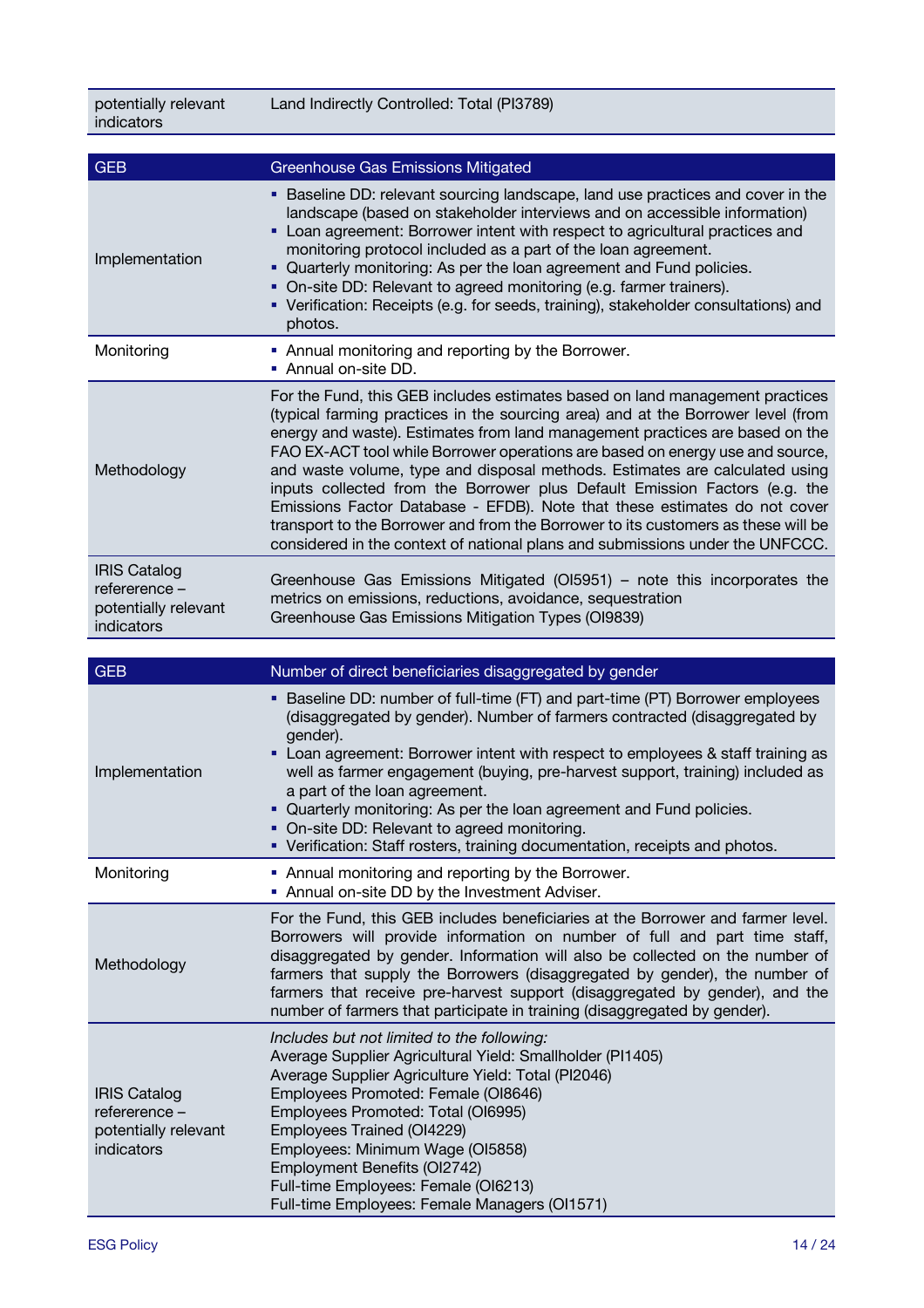Full-time Employees: Hired (OII5479) Full-time Employees: Managers (OI8251) Full-time Employees: Minorities / Previously Excluded (OI8147) Full-time Employees: Minorities / Previously Excluded Managers (OI3140) Full-time Employees: Total (OI3160) Full-time Wages: Female (OI8941) Full-time Wages: Female Management (OI5247) Full-time Wages: Management (OI6069) Full-time Wages: Minorities / Previously Excluded (OI1508) Full-time Wages: Minorities / Previously Excluded Management (OI3862) Full-time Wages: Total (OI5887) Gender Ratio of Promotions (PI9467) Gender Wage Equity (OI1855) Individuals Trained: Group-based Training (PI7997) Individuals Trained: Technical Assistance (PI5352) Individuals Trained: Total (PI2998) Jobs Created at Directly Supported / Financed Enterprises: Low-Income Areas (PI2251) Jobs Created at Directly Supported / Financed Enterprises: Total (PI3687) Jobs in Directly Supported / Financed Enterprises (PI4874) Jobs Maintained at Directly Supported / Financed Enterprises: Low-Income Areas (PI2688) Jobs Mainted at Directly Supported / Financed Enterprises: Total (PI5691) Part-time Employyes: Female (OI8838) Part-time Employees: Hired (OI1903) Part-time Employees: Minorities / Previously Excluded (OI6508) Part-time Employees: Total (OI8864) Part-time Wages: Female (OI8725) Part-time Wages Total (OI9948)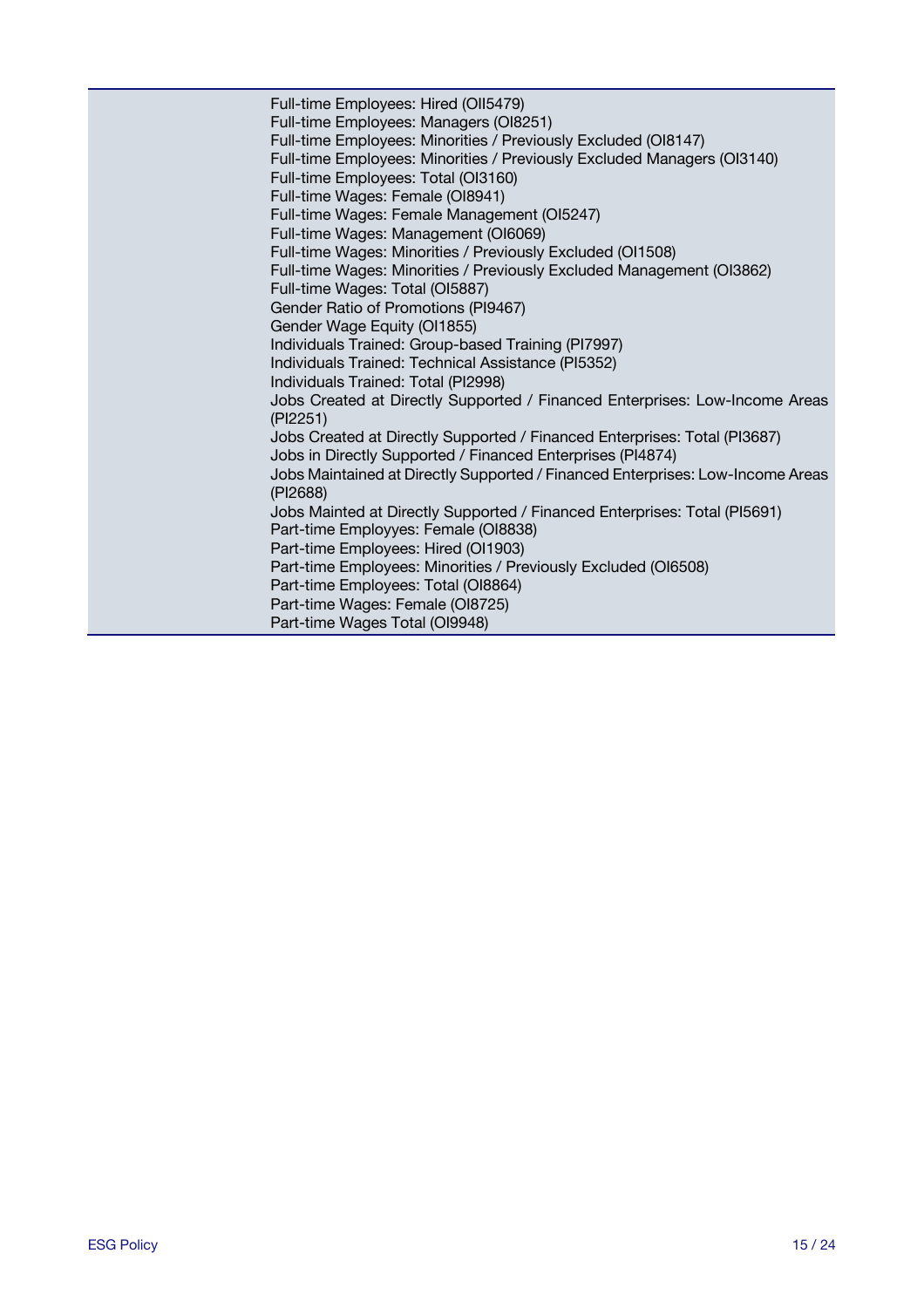## **Annex 4 Documentation**

| <b>Event / Activity</b>                                                                                         | <b>Actions to be taken</b>                                                                                                                                                                                                                                                   | <b>Documentation</b>                                                                                                                                      |  |
|-----------------------------------------------------------------------------------------------------------------|------------------------------------------------------------------------------------------------------------------------------------------------------------------------------------------------------------------------------------------------------------------------------|-----------------------------------------------------------------------------------------------------------------------------------------------------------|--|
| Approval and maintenance of ESG<br>Policy                                                                       | ESG policy to be approved by the<br><b>Board of Directors</b><br>Review on an annual basis to reflect<br>п<br>best-practices and experience                                                                                                                                  | <b>ESG Policy (current and</b><br>previous versions)<br>Minutes of the Board of<br><b>Directors</b><br>Minutes of Impact<br>п<br><b>Advisory Meetings</b> |  |
| Origination of investments                                                                                      | <b>ESG Policy informs screening</b><br>criteria                                                                                                                                                                                                                              | <b>ESG Policy</b><br>٠                                                                                                                                    |  |
| Due diligence                                                                                                   | Review of investment opportunities,<br>п<br>while considering ESG-related<br>information                                                                                                                                                                                     | Investment proposal<br>п                                                                                                                                  |  |
| Documentation of Borrowers'<br>reporting requirements                                                           | Borrowers that receive a loan from<br>٠<br>the Fund are required to report on<br>certain impact metrics and<br>assessment factors                                                                                                                                            | Loan agreement<br>(information obligations)                                                                                                               |  |
| Monitoring                                                                                                      | Review of reporting from Borrowers<br>Review of reporting from<br>independent third parties (e.g.<br>auditors, certification bodies)<br>On-site visits<br>Changes in ESG-related information<br>that constitutes a risk is captured in<br>quarterly valuation of investments | Reporting from<br>Borrowers (or<br>independent third<br>parties)<br>If relevant, valuation<br>reports                                                     |  |
| Non-compliance by the Borrower<br>with ESG-related reporting<br>requirements or breach of<br>exclusion criteria | Active engagement with<br>٠<br>management team of Borrower<br>The Fund will inform the Value<br>٠<br>Chain Partner of non-compliance<br>and encourage it to address<br>supplier issues<br>Fund may choose not to renew the<br>٠<br>loan                                      | Communication with<br>٠<br><b>Borrower</b><br>Communication with<br>Value Chain Partner                                                                   |  |
| Reporting to investors                                                                                          | ESG-related information is reported<br>×<br>to the Fund's investors annually                                                                                                                                                                                                 | Annual report                                                                                                                                             |  |

## **Annex 5 Gender Mainstreaming Plan (GMP)**

Separete document.

## **Annex 6 Stakeholder Engagement Plan (SEP)**

Separete document.

# **Annex 7 Accountability and Grievance Mechanism (AGM)**

Separete document.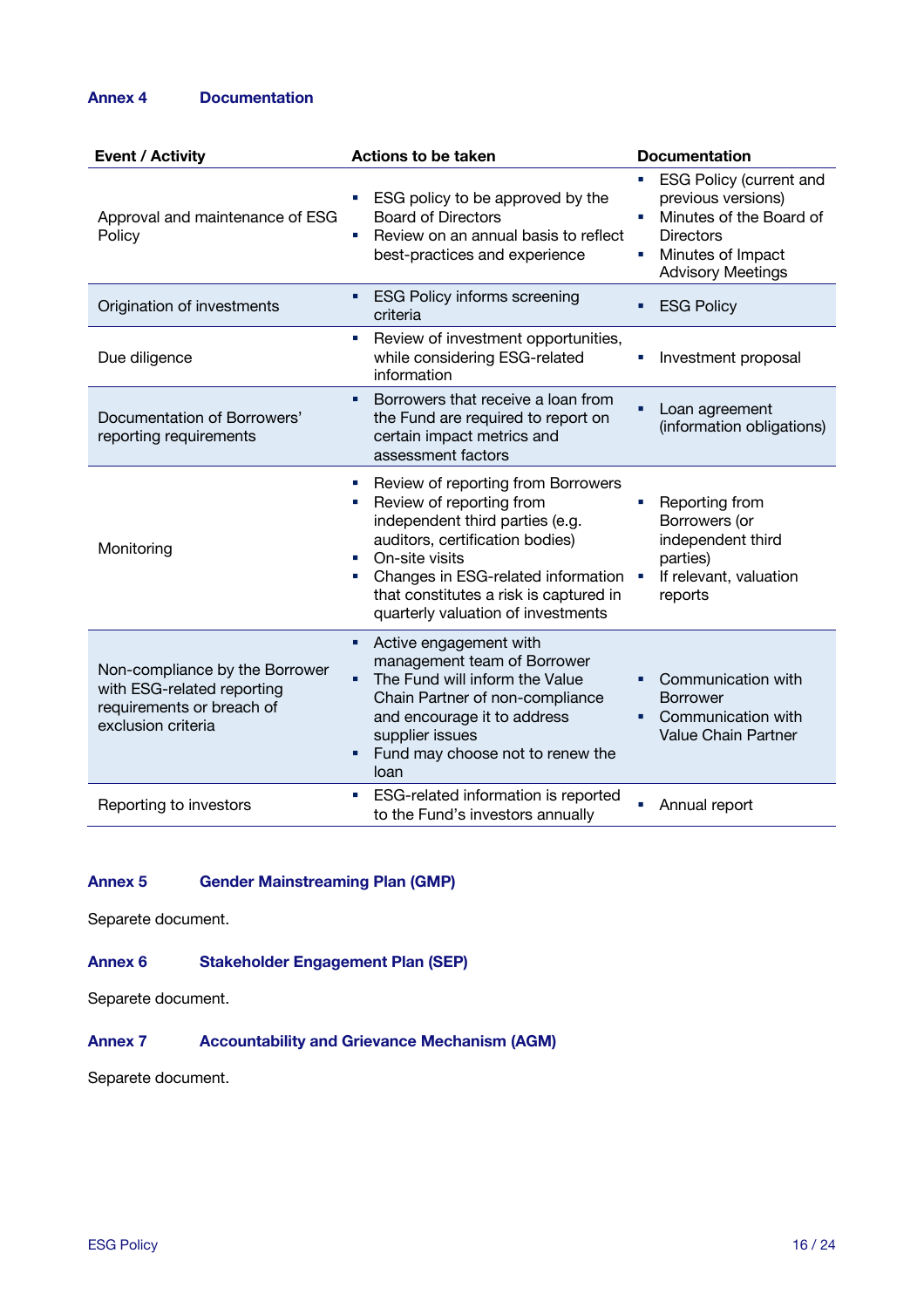## **Annex 8 Guiding frameworks**

The Fund acknowledges and will align itself with the following guidelines, principles and groups as and when possible and relevant.

| Acronym                             | <b>Full name</b>                                                                                    | <b>Explanation</b>                                                                                                                                                                                                                                                                                                                                                                                                                                                                                                                                                                                                                                               |
|-------------------------------------|-----------------------------------------------------------------------------------------------------|------------------------------------------------------------------------------------------------------------------------------------------------------------------------------------------------------------------------------------------------------------------------------------------------------------------------------------------------------------------------------------------------------------------------------------------------------------------------------------------------------------------------------------------------------------------------------------------------------------------------------------------------------------------|
| <b>AFI</b>                          | Accountability Framework Initiative                                                                 | Guidance to help companies, producers and governments overcome barriers to transform supply chains.<br>This Framework provides a useful set of guidance and definitions e.g. on deforestation, conversion and<br>ecosystem protection including operational guidance on cutoff dates, voluntary commitments vs.<br>applicable laws. <sup>xviii</sup>                                                                                                                                                                                                                                                                                                             |
| <b>CBD</b>                          | Convention on Biological Diversity                                                                  | The Convention on Biological Diversity including the Akwé: Kon Voluntary Guidelines. xix                                                                                                                                                                                                                                                                                                                                                                                                                                                                                                                                                                         |
| CCD                                 | <b>Convention to Combat Desertification</b>                                                         | The Fund acknowledges and will integrate CCD guidance as and when possible. <sup>xx</sup>                                                                                                                                                                                                                                                                                                                                                                                                                                                                                                                                                                        |
|                                     | <b>CFS-RAI Principles</b>                                                                           | The Principles for Responsible Investment in Agriculture and Food Systems of the Committee on World<br>Food Security.                                                                                                                                                                                                                                                                                                                                                                                                                                                                                                                                            |
|                                     | <b>Consumer Goods Forum</b>                                                                         | An industry organisation bringing together consumer goods retailers and manufacturers to help members<br>to collaborate, alongside other key stakeholders, to secure consumer trust and drive positive change. They<br>have several member-wide commitments, including on environmental sustainability (notably achieving zero<br>net deforestation by 2020, halving food and solid waste by 2025), social sustainability (notably principles<br>on forced labour and a Global Social Compliance Programme), and on benchmarking health and safety,<br>environmental and social standards to promote disclosure, transparency and best practices. <sup>xxi</sup> |
|                                     | [FAO] EX-Act Ex-Ante Carbon Balance Tool                                                            | The Ex-Ante Carbon-balance Tool (EX-ACT) is an appraisal system developed by FAO providing<br>estimates of the impact of agriculture and forestry development projects, programmes and policies on the<br>carbon-balance. The carbon-balance is defined as the net balance from all greenhouse gases (GHGs)<br>expressed in $CO2$ -equivalent that were emitted or sequestered due to project implementation as<br>compared to a business-as-usual scenario. <sup>xxii</sup>                                                                                                                                                                                     |
| G <sub>20</sub> GPFI                | G20 (group of twenty) Principles for<br>Innovative Financial Inclusion (GPFI)                       | The G20 Principles for Innovative Financial Inclusion (GPFI) were developed to promote financial inclusion<br>and encompasses 9 principles (leadership, diversity, innovation, protection, empowerment, cooperation,<br>knowledge, proportionality and framework). XXIII                                                                                                                                                                                                                                                                                                                                                                                         |
| GAP                                 | <b>Good Agricultural Practices</b>                                                                  | This refers to a set of recommendations for food production systems that help improve the quality and<br>safety of the food crop produced. <sup>xxiv</sup>                                                                                                                                                                                                                                                                                                                                                                                                                                                                                                       |
| GEF ESMF /<br>CI-GEF<br><b>ESMF</b> | Global Environment Facility (GEF)<br><b>Environmental and Social Management</b><br>Framework (ESMF) | This refers to the Environmental and Social Safeguard Standards, i.e. the Policy on Environmental and<br>Social Safeguards and Guidelines on the GEF Policy on Environmental and Social Safeguards published<br>on July 2019 and updated from time to time.xxv                                                                                                                                                                                                                                                                                                                                                                                                   |
| Global G.A.P.                       | Certification on global Good<br><b>Agricultural Practices</b>                                       | The worldwide standard for GAPs. This is a global organization that sets voluntary standards for the<br>certification of agricultural products and harmonizing certification standards. <sup>xxvi</sup> Often times, compliance<br>with relevant GlobalGAP certifications are a requirement by large scale agricultural buyers and consumer<br>goods companies.                                                                                                                                                                                                                                                                                                  |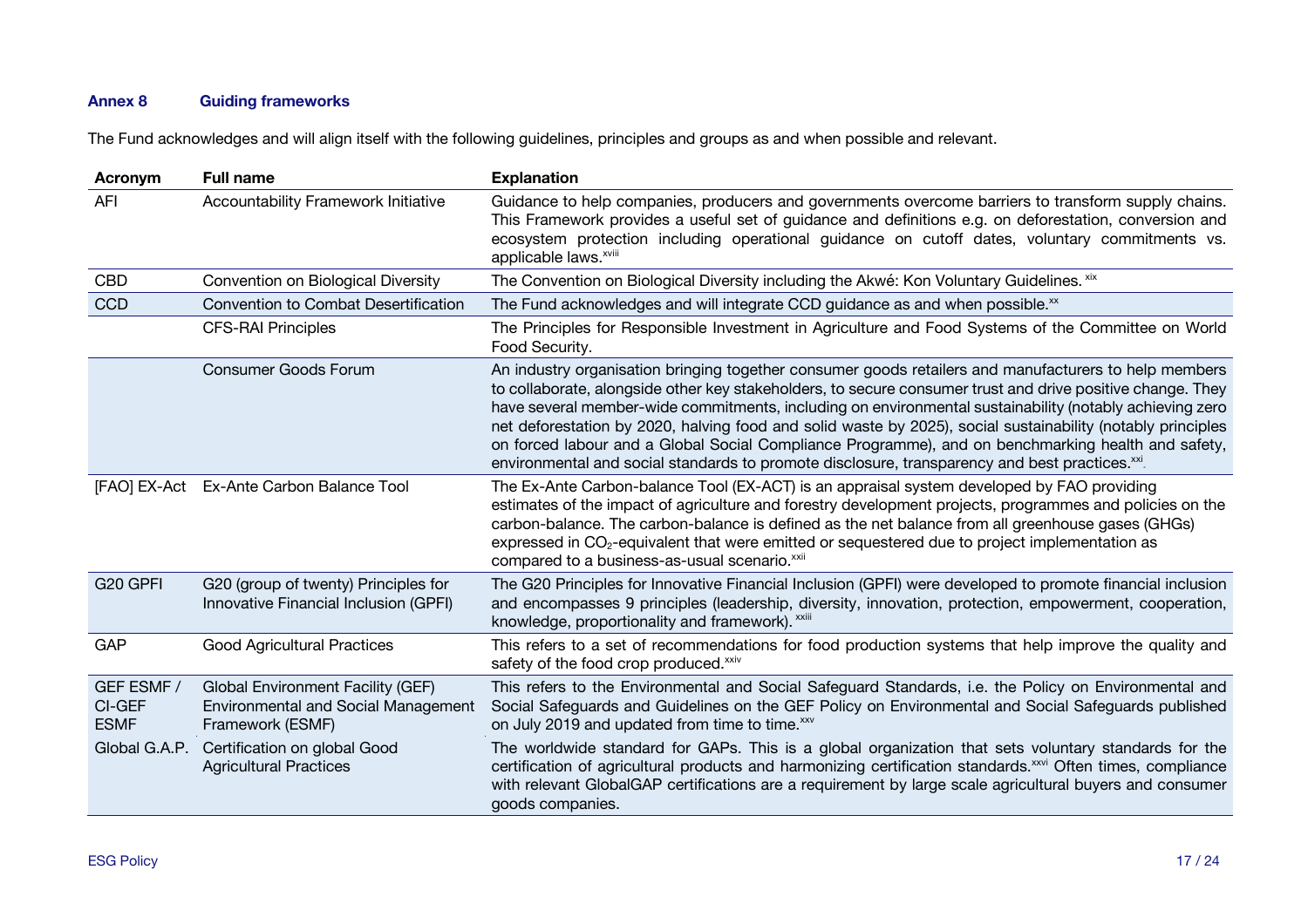| GRI          | <b>Global Reporting Initiative</b>                                                                 | These represent global best practice for reporting publicly on a range of economic, environmental and<br>social impacts. <sup>xxvii</sup>                                                                                                                                                                                                                                                                                                                                                                                                                                                                                                          |
|--------------|----------------------------------------------------------------------------------------------------|----------------------------------------------------------------------------------------------------------------------------------------------------------------------------------------------------------------------------------------------------------------------------------------------------------------------------------------------------------------------------------------------------------------------------------------------------------------------------------------------------------------------------------------------------------------------------------------------------------------------------------------------------|
|              | <b>ILO MNE Declaration</b>                                                                         | The International Labour Organization Tripartite Declaration of Principles concerning Multinational<br>Enterprises and Social Policy.                                                                                                                                                                                                                                                                                                                                                                                                                                                                                                              |
| <b>IRIS</b>  | Impact Reporting & Investment<br>Standards                                                         | Housed at the GIIN, IRIS is the catalogue of generally-accepted performance metrics.                                                                                                                                                                                                                                                                                                                                                                                                                                                                                                                                                               |
| <b>ISEAL</b> | International Social and Environmental<br>Accreditation and Labelling (ISEAL)<br>initiative        | ISEAL is the global membership association for credible sustainability standards. Members are<br>sustainability standards that meet the ISEAL Codes of Practice and promote measurable change,<br>supported by international accreditation bodies. Examples of members include the Aquaculture<br>Stewardship Council (ASC), Better Cotton Initiative (BCI), Bonsucro, Fairtrade International (FLO), Global<br>Coffee Platform (GCP), Marine Stewardship Council (MSC), Rainforest Alliance, Roundtable on Sustainable<br>Biomaterials (RSB), Roundtable on Sustainable Palm Oil (RSPO), Sustainable Agriculture Network (SAN)<br>and UTZ. xxviii |
| <b>ISO</b>   | International Organisation for<br>Standardization (ISO) <sup>xxix</sup>                            | The ISO provides various standards that ensure good social and environmental business management and<br>can thus serve as an indicator of quality. Relevant examples include the Environmental Management (ISO<br>14000) standards family <sup>xxx</sup> and guidance provided under Social Responsibility (ISO 26000). <sup>xxxi</sup>                                                                                                                                                                                                                                                                                                            |
| <b>OECD</b>  | Organisation for Economic Co-<br>operation and Development                                         | The OECD has produced relevant guidelines such as the OECD Guidelines for Multinational Enterprises,<br>and the OECD-FAO Guidance for Responsible Agricultural Supply Chains. XXXII                                                                                                                                                                                                                                                                                                                                                                                                                                                                |
| <b>POPs</b>  | Stockholm Convention on Persistent<br>Organic Pollutants (POPs)                                    | This is a global treaty to protect human health and the environment from chemicals that remain intact in the<br>environment for long periods, become widely distributed geographically, accumulate in the fatty tissue of<br>humans and wildlife, and have harmful impacts on human health or on the environment. The Stockholm<br>Convention entered into force on 2004. An up to date list of POPs are visible on the Convention website. XXXIII                                                                                                                                                                                                 |
|              | UN Guiding Principles on Business and<br>Human Rights                                              | The Guiding Principles on Business and Human Rights, implementing the UN 'protect, respect and remedy'<br>framework.                                                                                                                                                                                                                                                                                                                                                                                                                                                                                                                               |
| <b>PRAI</b>  | Principles for Responsible Agricultural<br>Investment                                              | The Principles for Responsible Agricultural Investment that Respects Rights, Livelihoods and Resources -<br>developed by FAO, International Fund for Agricultural Development (IFAD), UN Conference on Trade and<br>Development (UNCTAD) and the World Bank.                                                                                                                                                                                                                                                                                                                                                                                       |
| <b>SDGs</b>  | Sustainable Development Goals                                                                      | There are 17 SDGs and 169 associated targets. These are aligned with the international 2030 Agenda for<br>Sustainable Development. xxxiv                                                                                                                                                                                                                                                                                                                                                                                                                                                                                                           |
| <b>TEG</b>   | EU Taxonomy for sustainable activities<br>- Technical Expert Group (TEG) on<br>sustainable finance | Report by the European Union (EU) recommending technical screening criteria of sectors that contribute<br>significantly to climate change, methodology for evaluating contributions to climate adaptation, as well as<br>guidance and case studies. xxxv                                                                                                                                                                                                                                                                                                                                                                                           |
| UN GC        | <b>United Nations Global Compact</b>                                                               | This is a voluntary initiative based on CEO commitments to implement universal sustainability principles<br>and to take steps to support UN goals. There are 10 UN GC principles which are considered under the<br>topics of human rights, labour, environment and anti-corruption. XXXVi The UN GC also promote principles for<br>sustainable soil management. xxxvii                                                                                                                                                                                                                                                                             |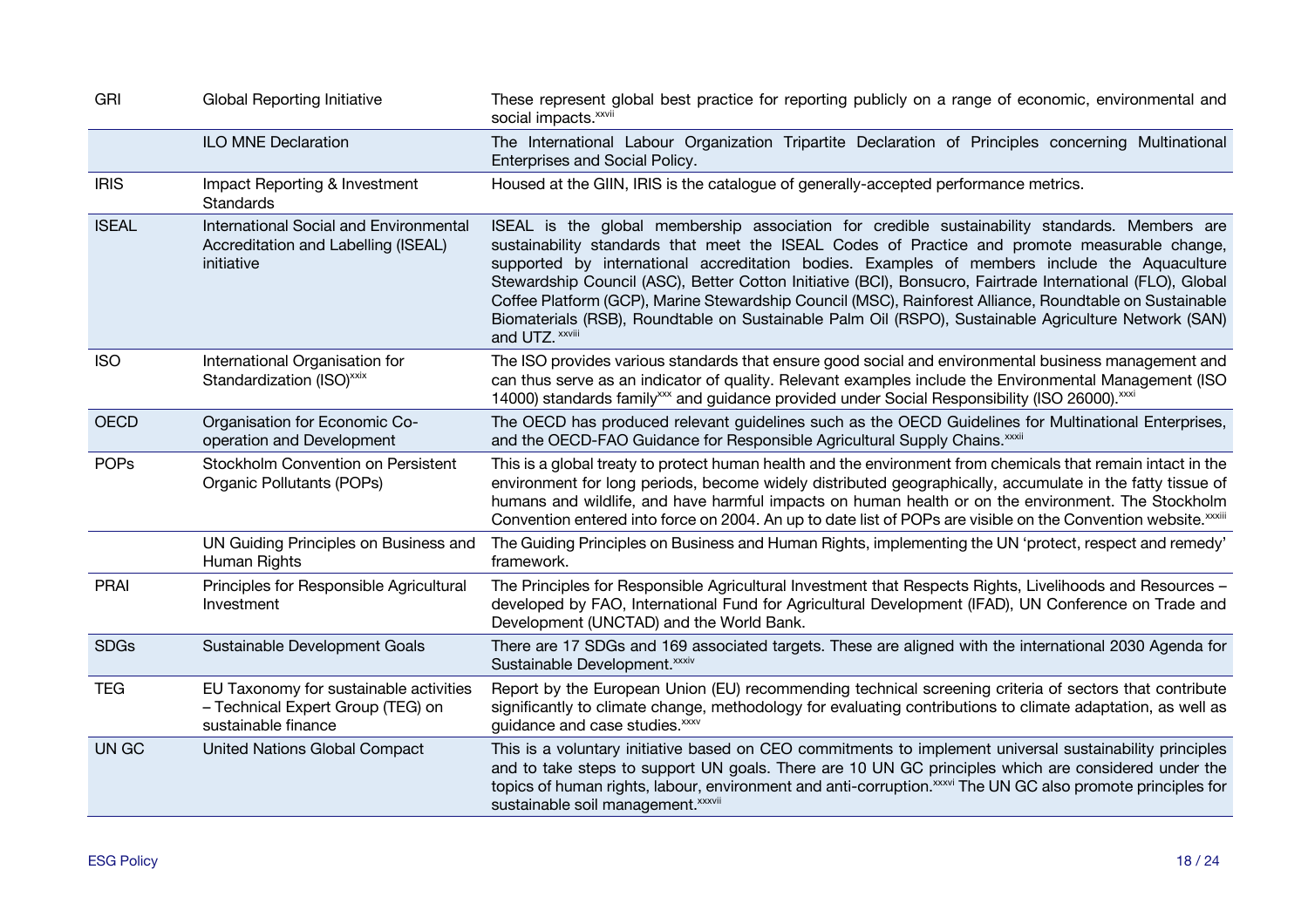| <b>UN FABS</b> | United Nations Food and Agriculture<br><b>Business Principles</b>                                                                                                     | Promoted by the UN GC, these 6 principles support responsible practices in the agricultural industry. The<br>principles are: (1) food security, health and nutrition, (2) environmental responsibility, (3) economic viability<br>and shared value, (3) respect for human rights, support creation of decent work and thriving communities,<br>(4) encourage good governance and accountability, (5) promote access and transfer of knowledge, skills<br>and technology. <i>xxxviii</i> |
|----------------|-----------------------------------------------------------------------------------------------------------------------------------------------------------------------|-----------------------------------------------------------------------------------------------------------------------------------------------------------------------------------------------------------------------------------------------------------------------------------------------------------------------------------------------------------------------------------------------------------------------------------------------------------------------------------------|
| <b>UN FAO</b>  | United Nations Food and Agriculture<br>Organization                                                                                                                   | UN body responsible for agriculture.                                                                                                                                                                                                                                                                                                                                                                                                                                                    |
| <b>UNFCCC</b>  | United Nations Framework Convention<br>on Climate Change                                                                                                              | Framework convention, including national adaptation plans, programmes of action and nationally<br>appropriate mitigation actions.                                                                                                                                                                                                                                                                                                                                                       |
| UN PRI         | United Nations Principles for<br>Responsible Investment                                                                                                               | There are 6 PRI principles <sup>xxxix</sup> .                                                                                                                                                                                                                                                                                                                                                                                                                                           |
| <b>VGGT</b>    | Voluntary Guidelines on the<br>Responsible Governance of Tenure of<br>Land, Fisheries and Forests in the<br>context of national food security<br>(VGGT) <sup>xl</sup> | These guidelines are primarily targeted to nation states, however, contain some non-state actor guidance. XII                                                                                                                                                                                                                                                                                                                                                                           |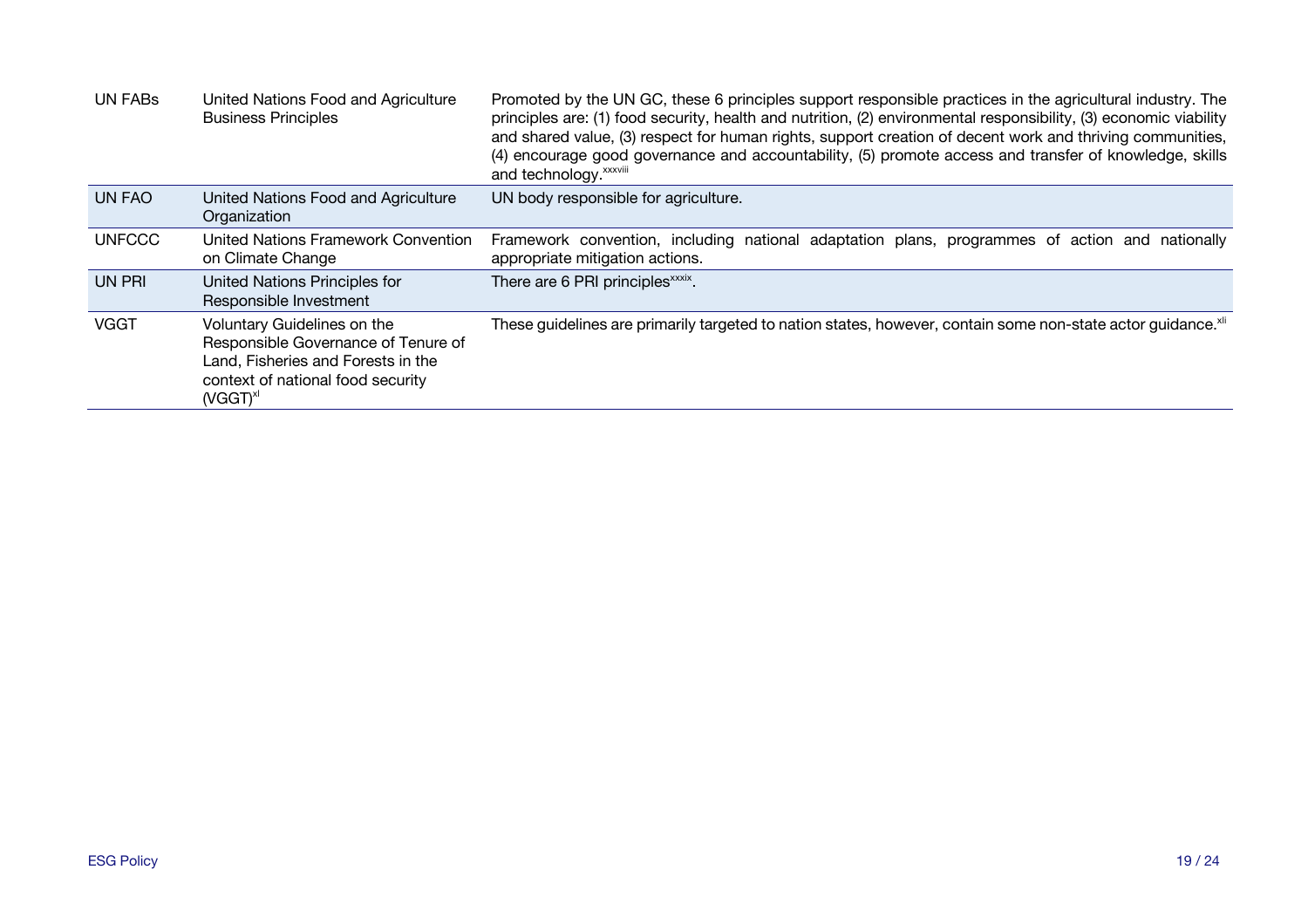# **Annex 9 Explanation of key terms and acronyms**

Explanation of relevance to the Food Securities Fund in blue italics.

| <b>Term and context</b>                                                                     | <b>Explanation</b>                                                                                                                                                                                                                                                                                                                                                                                                                                                                                                                                                                                                                                                                                                                                                                |
|---------------------------------------------------------------------------------------------|-----------------------------------------------------------------------------------------------------------------------------------------------------------------------------------------------------------------------------------------------------------------------------------------------------------------------------------------------------------------------------------------------------------------------------------------------------------------------------------------------------------------------------------------------------------------------------------------------------------------------------------------------------------------------------------------------------------------------------------------------------------------------------------|
| Agricultural productivity                                                                   | The ratio of agricultural outputs to agricultural inputs. Note that this encompasses many different measurement parameters, e.g.<br>measured based on the monetary value of inputs versus outputs, the volume, labour, land and other environmental resources.<br>• The Fund may consider various dimensions of agricultural productivity in its impact assessment process.                                                                                                                                                                                                                                                                                                                                                                                                       |
| Agricultural supply chains /<br>supply chains / agricultural<br>value chains / value chains | Agricultural value chains or supply chains refer to the flow of goods and services from production to consumption and vice versa,<br>such as provision of inputs and services for production and purchase, transformation of agricultural products. Note that in this<br>context, it refers to all types of production from natural resources, such as production of grains, forestry products and aquaculture<br>for food, fibre, fuel or feed purposes.<br>• The Fund works with partners along the agricultural value chain to originate transactions, provide credit and promote best<br>practices.                                                                                                                                                                           |
| Assessment factor                                                                           | Qualitative impact issues reported by the Borrower and monitored by the Investment Adviser.                                                                                                                                                                                                                                                                                                                                                                                                                                                                                                                                                                                                                                                                                       |
| Borrower(s)                                                                                 | Entities that are financed by the Fund. Operate in emerging and developing countries to gather inputs or outputs in agricultural<br>value chains. This can refer to bringing together people such as smaller-scale farmers (e.g. cooperatives), inputs (e.g. input dealers)<br>and outputs (e.g. traders, processors, exporters).                                                                                                                                                                                                                                                                                                                                                                                                                                                 |
| Climate adaptation                                                                          | "Actions taken to help communities and ecosystems cope with changing climate condition" (UNFCCC). It is also defined as<br>"adjustment in natural or human systems in response to actual or expected climatic stimuli or their effects, which moderates harm<br>or exploits beneficial opportunities" (IPCC). xlii<br>• The Fund seeks to support climate adaptation in emerging markets agricultural systems.                                                                                                                                                                                                                                                                                                                                                                    |
| Climate change                                                                              | Means "a change of climate which is attributed directly or indirectly to human activity that alters the composition of the global<br>atmosphere and which is in addition to natural climate variability observed over comparable time periods." This is in the context of<br>the adverse effects of human-induced climate change, i.e. "changes in the physical environment or biota resulting from climate<br>change which have significant deleterious effects on the composition, resilience or productivity of natural and managed ecosystems<br>or on the operation of socio-economic systems or on human health and welfare." (UNFCCC) <sup>xliii</sup><br>. The Fund will increase the ability to track and mitigate climate change impacts in the context of agriculture. |
| Climate change mitigation /<br>climate mitigation                                           | Actions to limit the magnitude or rate of long-term climate change, including reductions of human (anthropogenic) emissions of<br>greenhouse gases (GHGs), and increasing the capacity of carbon sinks (sequestration). Xilv<br>• The Fund seeks to support climate mitigation in emerging markets agricultural systems, in particular by encouraging uptake of<br>good agricultural practices that can lead to maintenance of natural carbon stocks and increased absorptive capacity (e.g. in soils).                                                                                                                                                                                                                                                                           |
| Climate resilience / resilience                                                             | The "ability of a social or ecological system to absorb disturbances while retaining the same basic structure and ways of functioning,<br>the capacity of self-organization, and the capacity to adapt to stress and change." (IPCC) <sup>xlv</sup><br>• The Fund seeks to support climate resilience in emerging markets agricultural systems.                                                                                                                                                                                                                                                                                                                                                                                                                                   |
| <b>Climate Smart Agriculture</b><br>(CSA)                                                   | "Climate Smart Agriculture (CSA) aims to enhance the capacity of the agricultural systems to support food security, incorporating<br>the need for adaptation and the potential for mitigation into sustainable agriculture development strategies. CSA proposes more                                                                                                                                                                                                                                                                                                                                                                                                                                                                                                              |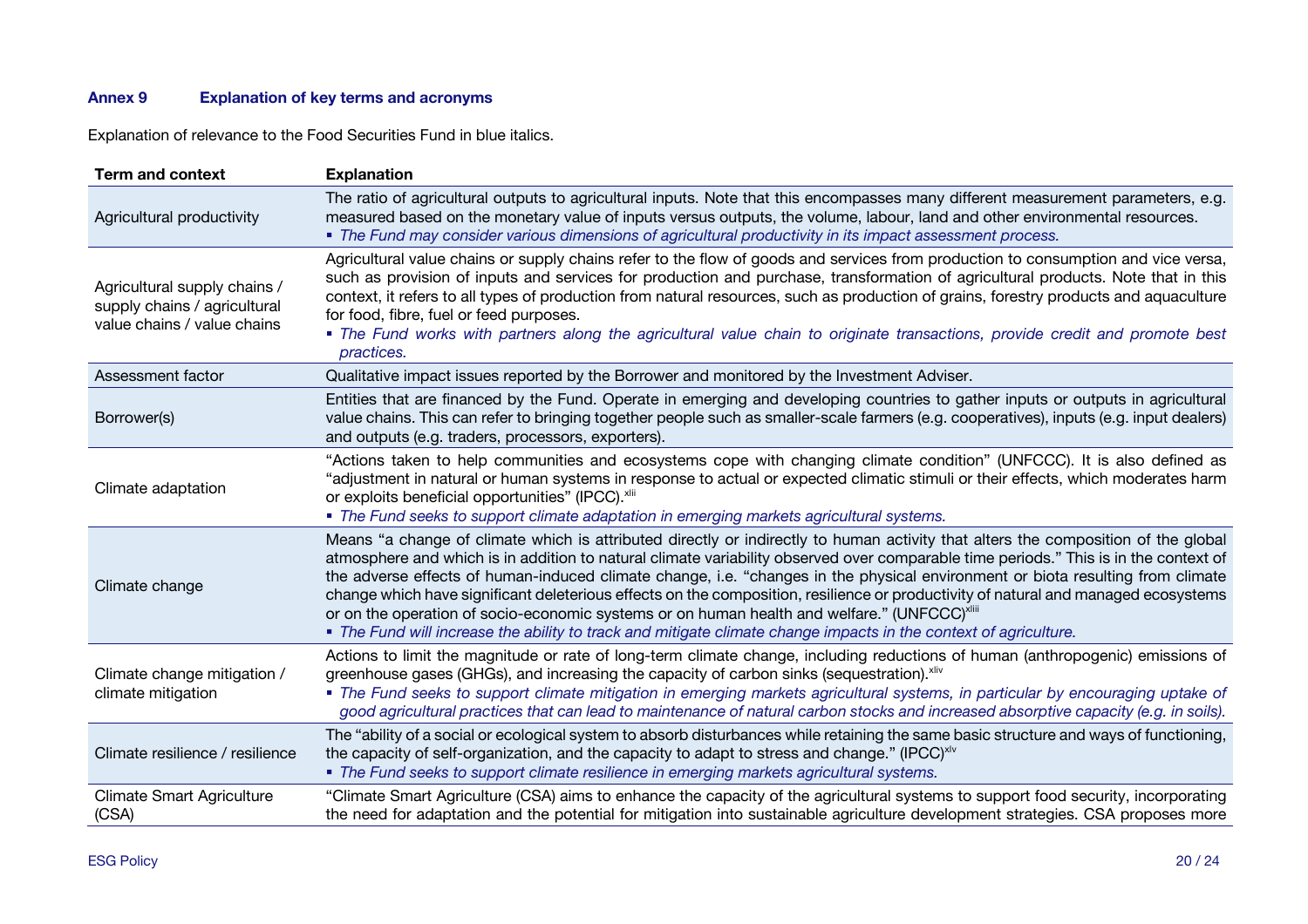|                                                                              | integrated approaches to the closely linked challenges of food security, development and climate change adaptation/mitigation, to<br>enable countries to identify options with maximum benefits and those where trade-offs need management. CSA recognizes that<br>the implementation of options will be shaped by specific country contexts and capacities, as well as enabled by access to better<br>information, aligned policies, coordinated institutional arrangements and flexible incentives and financing mechanisms. The concept<br>of CSA is evolving and there is no one-size-fits-all blueprint for how it might be pursued." (FAO) <sup>xlvi</sup><br>• The Fund promotes climate smart agriculture, including contributing to an improved understanding of the impact dimensions and<br>scientific base, and recognizing the need for pragmatic and inclusive approaches.                                                                                                                                                                                                                                                                                                                                                                                                                                                                                                                                                                                                                                                                                                        |
|------------------------------------------------------------------------------|-------------------------------------------------------------------------------------------------------------------------------------------------------------------------------------------------------------------------------------------------------------------------------------------------------------------------------------------------------------------------------------------------------------------------------------------------------------------------------------------------------------------------------------------------------------------------------------------------------------------------------------------------------------------------------------------------------------------------------------------------------------------------------------------------------------------------------------------------------------------------------------------------------------------------------------------------------------------------------------------------------------------------------------------------------------------------------------------------------------------------------------------------------------------------------------------------------------------------------------------------------------------------------------------------------------------------------------------------------------------------------------------------------------------------------------------------------------------------------------------------------------------------------------------------------------------------------------------------|
| Environmental, Social and<br>Governance (ESG) [criteria]                     | An approach such as a policy, used by investors to evaluate the non-financial parameters of a potential investment. This may<br>comprise of exclusion criteria (see below), and, or, specific actions or impacts to be achieved as a result of the investment. XIVII<br>• This document describes the ESG Policy of the Food Securities Fund.                                                                                                                                                                                                                                                                                                                                                                                                                                                                                                                                                                                                                                                                                                                                                                                                                                                                                                                                                                                                                                                                                                                                                                                                                                                   |
| Exclusion criteria /<br>negative investment criteria /<br>negative screening | Provides the basis for an investment strategy that is used to exclude from the potential investment universe certain potential<br>investees / borrowers based on ESG criteria.<br>• The Fund adopts a set of exclusion criteria to screen out certain "no go" companies.                                                                                                                                                                                                                                                                                                                                                                                                                                                                                                                                                                                                                                                                                                                                                                                                                                                                                                                                                                                                                                                                                                                                                                                                                                                                                                                        |
| Food security                                                                | "Food security exists when all people, at all times, have physical and economic access to sufficient, safe and nutritious food that<br>meets their dietary needs and food preferences for an active and healthy life" (World Food Summit 1996). This has several<br>dimensions: (1) food availability: the availability of sufficient quantities of food of appropriate quality, supplied through domestic<br>production or imports. (2) Food access: access by individuals to adequate resources for acquiring appropriate foods for a nutritious<br>diet. (3) Utilization: utilization through adequate diet, clean water, sanitation and health care to reach a state of nutritional well-being<br>where all physiological needs are met. (4) Stability: to be food secure, a population, household or individual must have adequate<br>access to food at all times. They should not risk losing access to food as a consequence of sudden shocks (e.g. an economic or<br>climatic crisis) or cyclical events (e.g. seasonal food insecurity). XIVIII According to the FAO, the four pillars of food security are<br>availability, access, stability and utilization.<br>• The Fund aims to support food security by: promoting more sustainable production, including productivity increases (availability),<br>supporting rural economic development, leading to improved food access (access), improving governance and responsible<br>relationships within supply chains (utilization) and stabilizing rural livelihoods, in particular in the context of climate change<br>(stability). |
| Greenhouse Gases (GHG) /<br>greenhouse gas emissions                         | Refers to a group of gases that trap heat in the earth's atmosphere, in particular those that contribute significantly to anthropogenic<br>climate change. Specifically, these include: carbon dioxide (CO <sub>2</sub> ), methane (CH <sub>4</sub> ), and nitrous oxide (N <sub>2</sub> O). These have differing<br>global warming potentials, i.e. the efficiency of the molecule as a greenhouse gas and its atmospheric lifetime, measured as relative<br>to the same mass of CO2 and evaluated for a specific time scale.<br>• The Fund seeks to promote a science-based approach to estimating and monitoring GHGs resulting from its portfolio of borrowers,<br>and to support an overall reduction over time (proportionally to the overall portfolio size), and to use its loans to promote both<br>better reporting, and uptake of practices that reduce GHGs.                                                                                                                                                                                                                                                                                                                                                                                                                                                                                                                                                                                                                                                                                                                        |
| Global Impact Investing<br>Network (GIIN)                                    | This is a network that champions impact investing, dedicated to increasing its scale and effectiveness around the world. It has<br>several tools and resources, research and training programs to help promote impact investing. Impact investments are defined as<br>investments made into companies, organizations, and funds with the intention to generate social and environmental impact<br>alongside a financial return. xlix                                                                                                                                                                                                                                                                                                                                                                                                                                                                                                                                                                                                                                                                                                                                                                                                                                                                                                                                                                                                                                                                                                                                                            |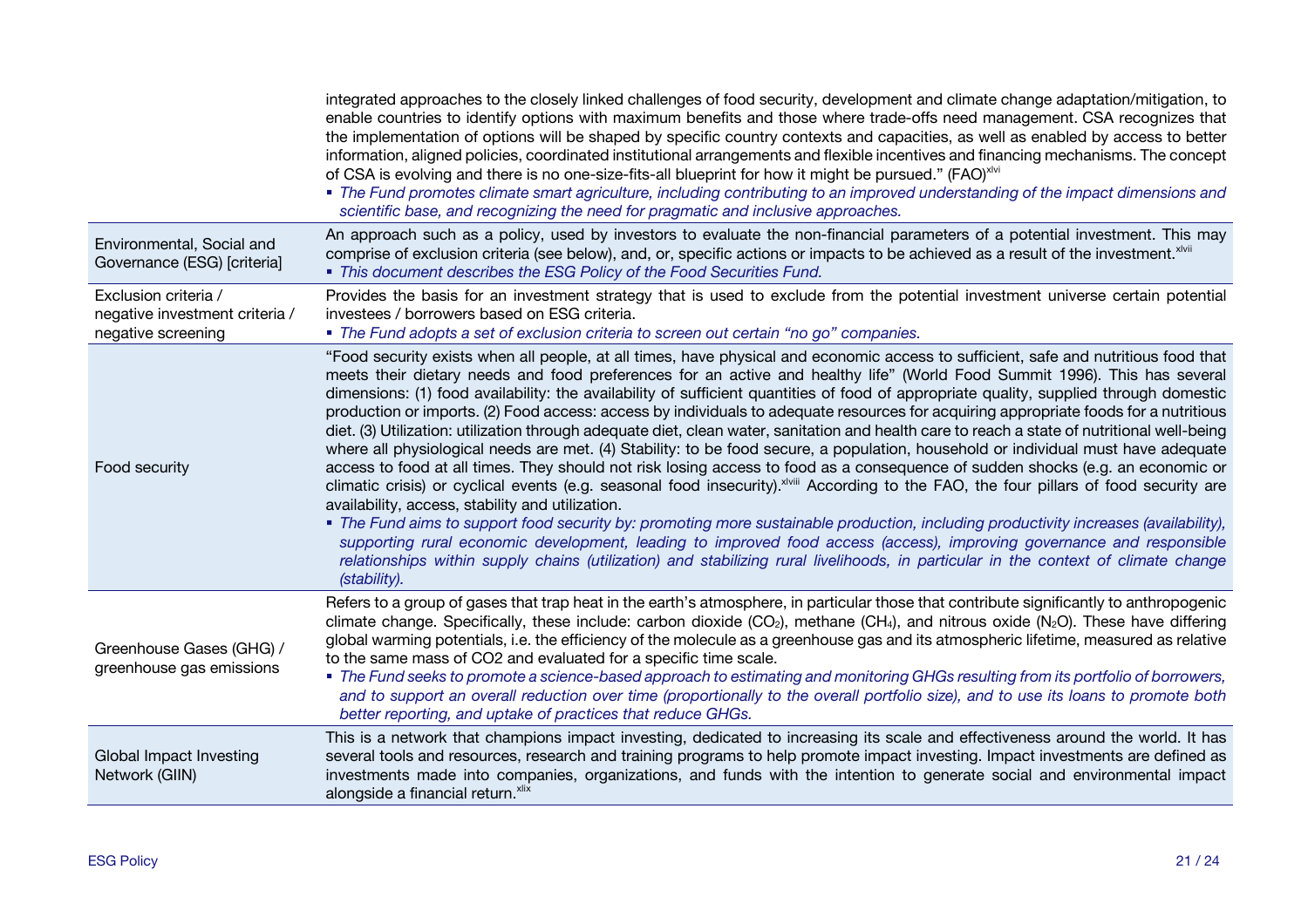|                                                      | • Clarmondial, the Fund's Investment Adviser, intends to participate in and support the initiative, as well as utilising relevant<br>resources developed by the GIIN.                                                                                                                                                                                                                                                                                                                                                                                                                                                                                                                                                                                                                                                                                                                                        |
|------------------------------------------------------|--------------------------------------------------------------------------------------------------------------------------------------------------------------------------------------------------------------------------------------------------------------------------------------------------------------------------------------------------------------------------------------------------------------------------------------------------------------------------------------------------------------------------------------------------------------------------------------------------------------------------------------------------------------------------------------------------------------------------------------------------------------------------------------------------------------------------------------------------------------------------------------------------------------|
| <b>Investment Adviser</b>                            | The Investment Adviser to the Food Securities Fund, i.e. Clarmondial AG.                                                                                                                                                                                                                                                                                                                                                                                                                                                                                                                                                                                                                                                                                                                                                                                                                                     |
| Impact metric(s)                                     | Quantitative indicators reported by a Borrower and monitored by the Fund as part of a transaction.                                                                                                                                                                                                                                                                                                                                                                                                                                                                                                                                                                                                                                                                                                                                                                                                           |
| <b>Rural Development</b>                             | The process that aims at improving the standard of living of the people living in rural areas. <sup>1</sup><br>• The Fund seeks to support rural development.                                                                                                                                                                                                                                                                                                                                                                                                                                                                                                                                                                                                                                                                                                                                                |
| Smallholder farmer /<br>smallholder(s)               | In relative terms, these are small farms that rely mainly on family labour. FAO provides a detailed description of the diversity within<br>this group, and some of the main characteristics." The Fund maintains a flexible approach to the term "smallholder farmer".<br>• While the focus of the Fund is on supporting smallholder farmers through its Borrowers and Value Chain Partners, the Fund may<br>also collaborate with medium and large farmers in some instances where it is deemed that these can support rural economic<br>growth and responsible agriculture in their local context.                                                                                                                                                                                                                                                                                                         |
| Small and Medium-sized<br>Enterprises (SME)          | According to the OECD, these are non-subsidiary, independent firms which employ fewer than a given number of employees. The<br>number varies across countries. The most frequent upper limit designating an SME is 250 employees. <sup>iii</sup><br>• This Fund intends to primarily lend to aggregators that are SMEs, in particular medium-sized enterprises, however the Fund may<br>also collaborate with larger local companies in some instances where it is deemed that these can support rural economic growth<br>and responsible agriculture in their local context.                                                                                                                                                                                                                                                                                                                                |
| Responsible agriculture /<br>sustainable agriculture | Sustainable agriculture means "[t]he management and conservation of the natural resource base, and the orientation of<br>technological and institutional change in such a manner as to ensure the attainment and continued satisfaction of human needs for<br>present and future generations.""" In its scope, this definition includes Climate Smart Agriculture ("CSA") and agriculture that<br>promotes food and nutritional security. Note that herein, the terms "sustainable agriculture" and "responsible agriculture" are used<br>interchangeably.<br>. The Fund is committed to promoting responsible agriculture in emerging markets. Although the Fund will provide primarily short-<br>term debt, the Fund will take a long-term view on sustainable agriculture, in particular the long-term environmental impacts on<br>human and natural systems arising from a particular land use activity. |
| Sustainable investments /<br>responsible investments | Sustainable investing means "an investment discipline that considers ESG criteria to generate long-term competitive financial<br>returns and positive impact." <sup>Ifv</sup> Note that herein, the terms "sustainable investing", "impact investing" and "responsible investing"<br>are used interchangeably.<br>• This Fund should be considered as a sustainable / responsible investment fund.                                                                                                                                                                                                                                                                                                                                                                                                                                                                                                           |
| Value Chain Partner(s)                               | Larger agricultural corporates that support the Food Securities Fund in origination and de-risking transactions in their supply chain.                                                                                                                                                                                                                                                                                                                                                                                                                                                                                                                                                                                                                                                                                                                                                                       |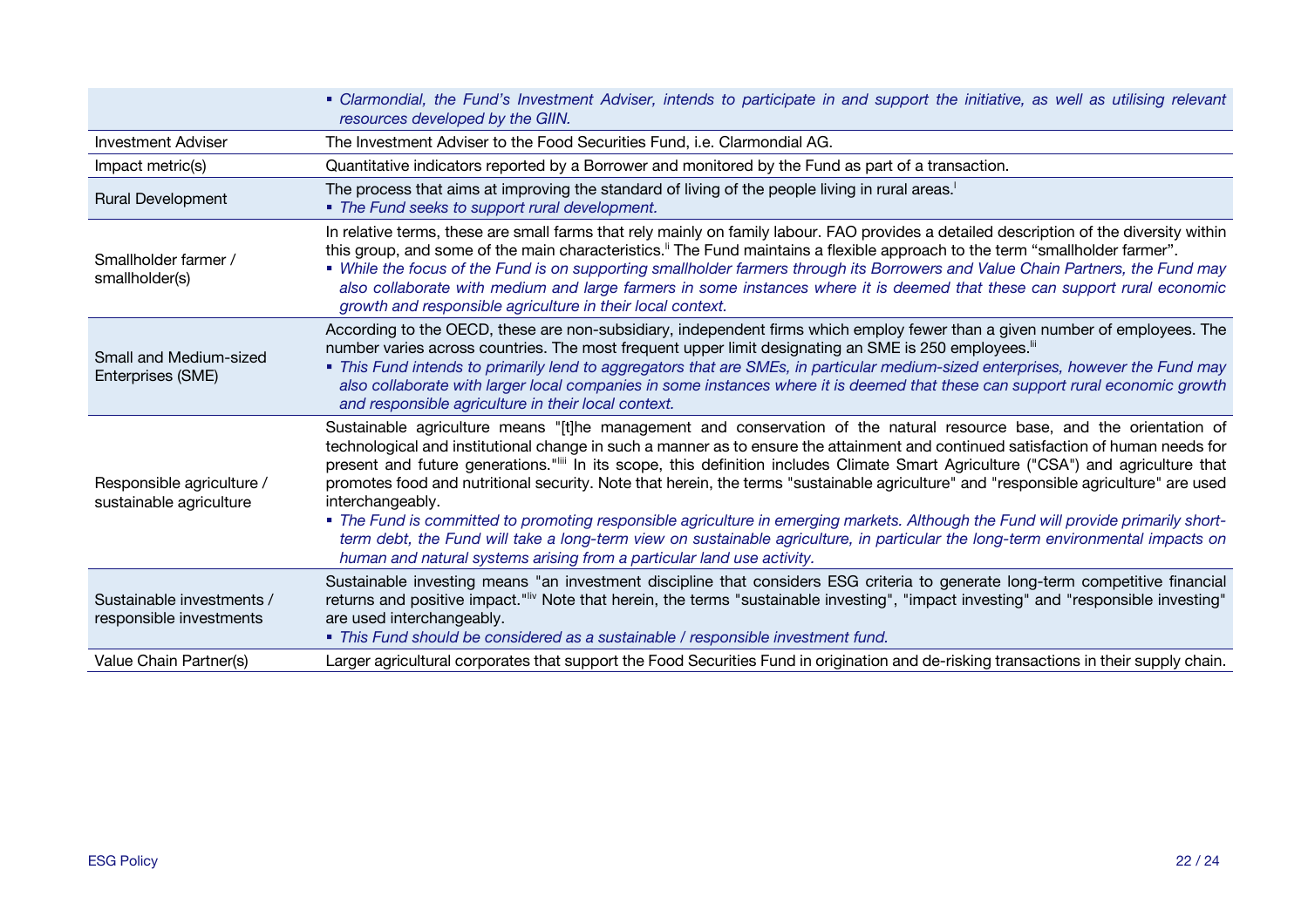#### **Annex 10 References**

- i e.g. USDA, EU, IFOAM, Soil Association, Rainforest Alliance UTZ<br>  $\frac{1}{2}$  e.g. ELOCERT, WETO, Max Havelaar
- ii e.g. FLOCERT, WFTO, Max Havelaar
- iii e.g. Global GAP, ISO, HACCP

- v Available at https://eur-lex.europa.eu/legal-content/EN/TXT/?uri=celex%3A32019R2088
- vi Available at https://eur-lex.europa.eu/legal-content/EN/TXT/?uri=CELEX%3A32020R0852
- These are: (1) Environmental and Social Assessment, Management and Monitoring, (2) Accountability, Grievance and Conflict Resolution, (3) Biodiversity Conservation and the Sustainable Management of Living Natural Resources, (4) Restrictions on Land Use and Involuntary Resettlement, (5) Indigenous Peoples, (6) Cultural Heritage, (7) Resource Efficiency and Pollution Prevention, (8) Labour and Working Conditions, (9) Community Health, Safety and Security. Please refer to GEF/C.55/07 Updated Policy on Environmental and Social Safeguards (November 21, 2018) for further information.<br>Available at http://www.ifc.org/exclusionlist<br>Note that the Eund does not provide equity or long-term debt, and will de facto t
- 
- Note that the Fund does not provide equity or long-term debt, and will de facto therefore not be engaged with greenfield plantations, land acquisition, removal of physical cultural resources, dam development, etc. Also note that the Fund does not apply exclusion criteria / negative screening to farmers as these are not its direct counterparties.
- x These can be found at: http://chm.pops.int/Home/tabid/2121/Default.aspx<br>Feither de International Drabibited Materials List 15.05.0014
- Fairtrade International Prohibited Materials List 15.05.2014 https://www.fairtrade.net/fileadmin/user\_upload/content/2009/standards/documents/Prohibited\_Mat erials\_List\_EN.pdf
- xii In particular, the FAO Ex-Ante Carbon balance Tool (EX-ACT), and / or the EX-Ante Carbon-balance Tool for Value Chain (EX-ACT VC): http://www.fao.org/tc/exact/ex-act-home/en/
- <sup>xiii</sup> For example, by referencing National Action Plans under the United Nations Convention to Compact Desertification (UNCCD) and National Biodiversity Strategies and Action Plans (NBSAPs) under the United Nations Convention on Biological Diversity (UN CBD).
- $x<sup>ix</sup>$  For example the European Union (EU) taxonomy for sustainable activities Technical Expert Group (TEG) recommendations - For a current version of these, please see: https://ec.europa.eu/info/sites/info/files/business\_economy\_euro/banking\_and\_finance/documents/1 90618-sustainable-finance-teg-report-taxonomy\_en.pdf
- xv For explanation see Annex 3.
- $x<sup>xi</sup>$  For explanation see Annex 3.
- <sup>xvii</sup> The Investment Adviser will regularly check the EX-ACT tool website to ensure that their understanding is up to date in terms of information needs. In some circumstances, the Investment Adviser will be able to gather the information from public sources, in other cases the Investment Adviser will require information from the Borrower to complete the EX-ACT tool.<br>This framework and accompanying documents can be found at: https://accountability-framework.org
- 
- xix https://www.cbd.int
- $x^2$  https://www.unccd.int
- $xxi$  https://www.theconsumergoodsforum.com
- xxii See: http://www.fao.org/tc/exact/ex-act-home/en/
- The principles can be accessed online: http://www.gpfi.org/sites/default/files/documents/G20%20Principles%20for%20Innovative%20Finan cial%20Inclusion%20-%20AFI%20brochure.pdf
- xxiv https://www.sciencedirect.com/topics/agricultural-and-biological-sciences/good-agriculturalpractice
- xxv This is available from: https://www.thegef.org/documents/environmental-and-social-safeguardstandards
- xxvi http://www.globalgap.org/uk\_en/who-we-are/about-us/
- xxvii https://www.globalreporting.org/standards/gri-standards-download-center/<br>xxvii http://www.jooglolliance.org
- http://www.isealalliance.org

- xxx https://www.iso.org/iso-14001-environmental-management.html
- https://www.iso.org/iso-26000-social-responsibility.html
- xxxii http://mneguidelines.oecd.org/oecd-fao-guidance.pdf
- xxxiii http://chm.pops.int/TheConvention/ThePOPs/tabid/673/Default.aspx

e.g. RSPO

xxix See ISO website for a full list of standards: http://www.iso.org/iso/home.htm